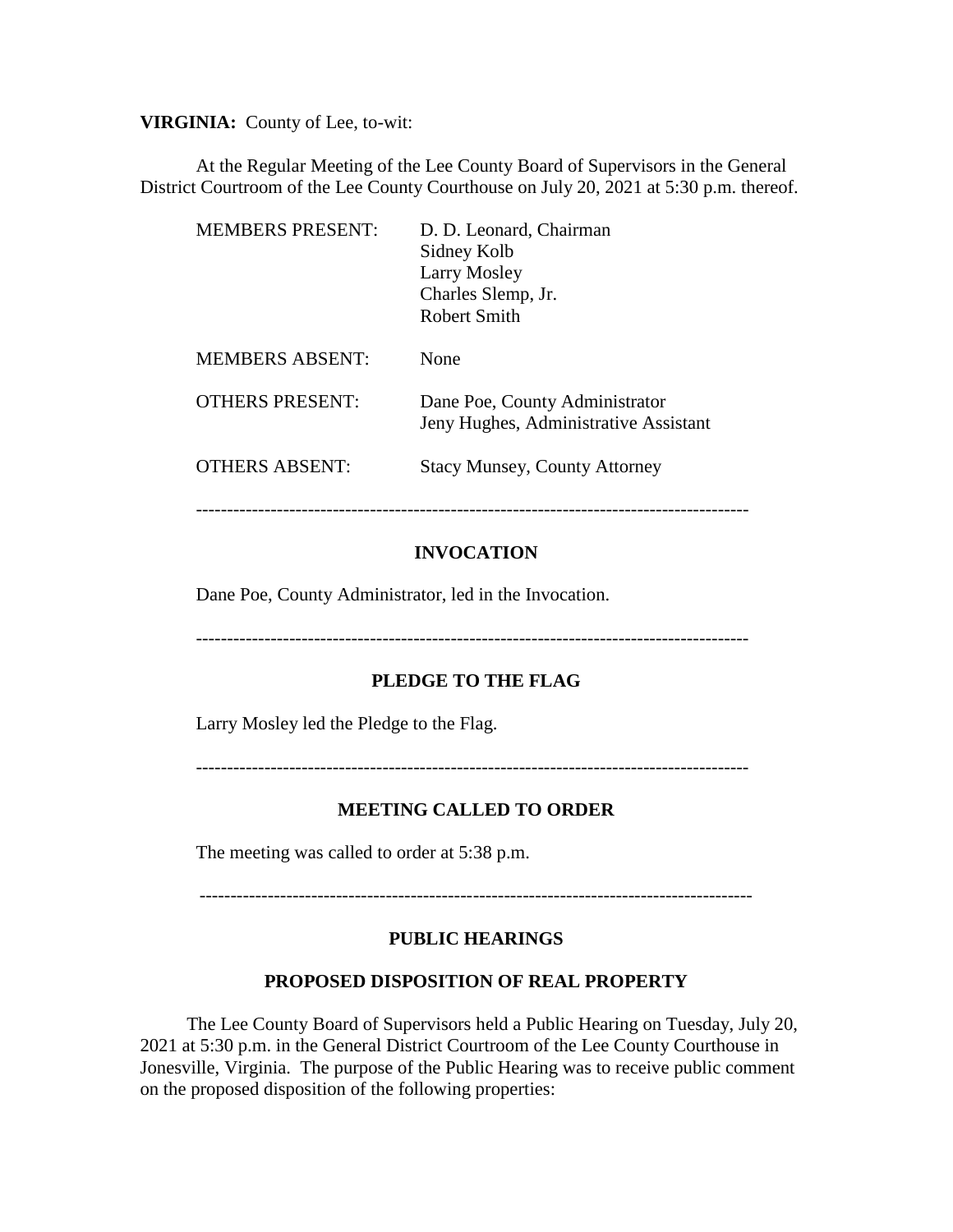- Tax Parcel 22-(A)-127
- Tax Parcel 22-(A)-124
- Tax Parcel 22-(A)-250B
- Tax Parcel 22-(A)-250C
- Tax Parcel 22A-(1)-39
- Tax Parcel 23-(1)-1F
- Tax Parcel NM-13489

-----------------------------------------------------------------------------------------

The Chairman opened the floor for public comment.

-----------------------------------------------------------------------------------------

There was no public comment.

-----------------------------------------------------------------------------------------

The Chairman closed the floor for public comment.

It was moved by Mr. Kolb, seconded by Mr. Smith, to discuss this matter in closed session. Upon the question being put the vote was as follows.

VOTING AYE: Mr. Kolb, Mr. Leonard, Mr. Mosley, Mr. Slemp, Mr. Smith

-----------------------------------------------------------------------------------------

Prior to the question being put to vote, Mr. Smith asked where these properties are located.

-----------------------------------------------------------------------------------------

Mr. Poe stated that they are mostly in the Stone Creek and Penn Lee areas; the location of the tax parcel NM is not known.

-----------------------------------------------------------------------------------------

## **PROPOSED ORDINANCE TO LEVY MEALS AND BEVERAGE TAX**

The Lee County Board of Supervisors held a Public Hearing on Tuesday, July 20 at 5:30 p.m. in the General District Courtroom of the Lee County Courthouse located in Jonesville, Virginia. The purpose of the Public Hearing was to take public comment on a proposed Ordinance to levy a tax on food and beverages sold for human consumption, by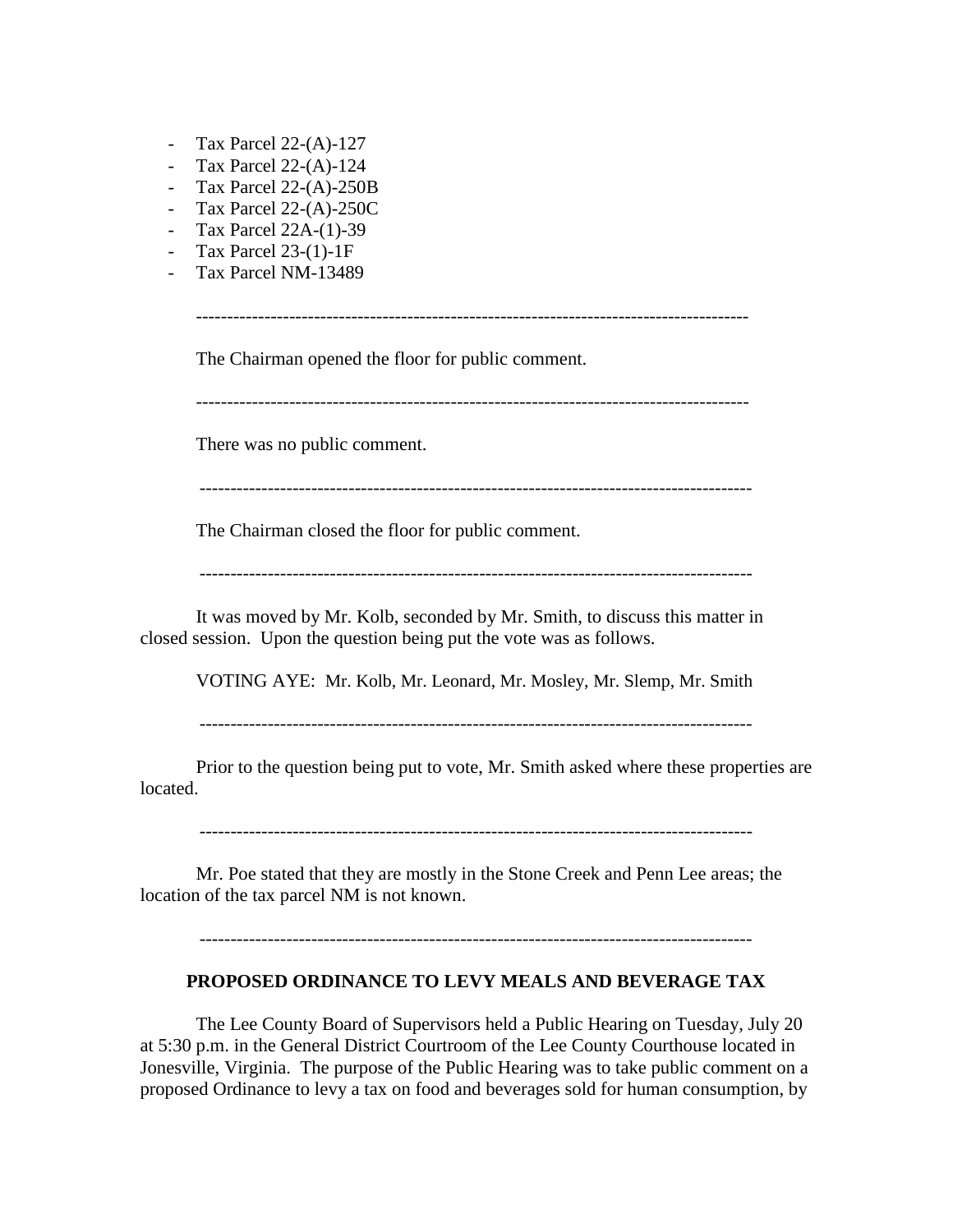a restaurant, as such term is defined in §  $35.1-1$ , of five percent (5%) of the amount charged for such food and beverages. The ordinance has been proposed to formally adopt previous action to levy the tax and contains additional provisions for the retention of one-quarter of one percent of the proceeds of the tax by the reporting business entity. This tax will not apply to businesses located within the corporate limits of any town that has adopted a similar tax.

The Chairman opened the floor for public comment.

-----------------------------------------------------------------------------------------

Bryan Hogan asked if this tax would include delis such as the one at Wal-Mart.

Mr. Poe stated that the tax is on any prepared food.

-----------------------------------------------------------------------------------------

Mr. Hogan asked if the revenue is going to a specific line item or if it will go to the General Fund.

-----------------------------------------------------------------------------------------

Mr. Poe stated it would go into the General Fund.

-----------------------------------------------------------------------------------------

There was no further public comment.

-----------------------------------------------------------------------------------------

The Chairman closed the floor for public comment.

-----------------------------------------------------------------------------------------

Mr. Poe stated that the meals tax is already in place; this will put it in ordinance form and allows vendors to retain 5% of the amount collected.

-----------------------------------------------------------------------------------------

It was moved by Mr. Mosley, seconded by Mr. Slemp, to approve the following Ordinance to levy a meals and beverage tax. Upon the question being put the vote was as follows.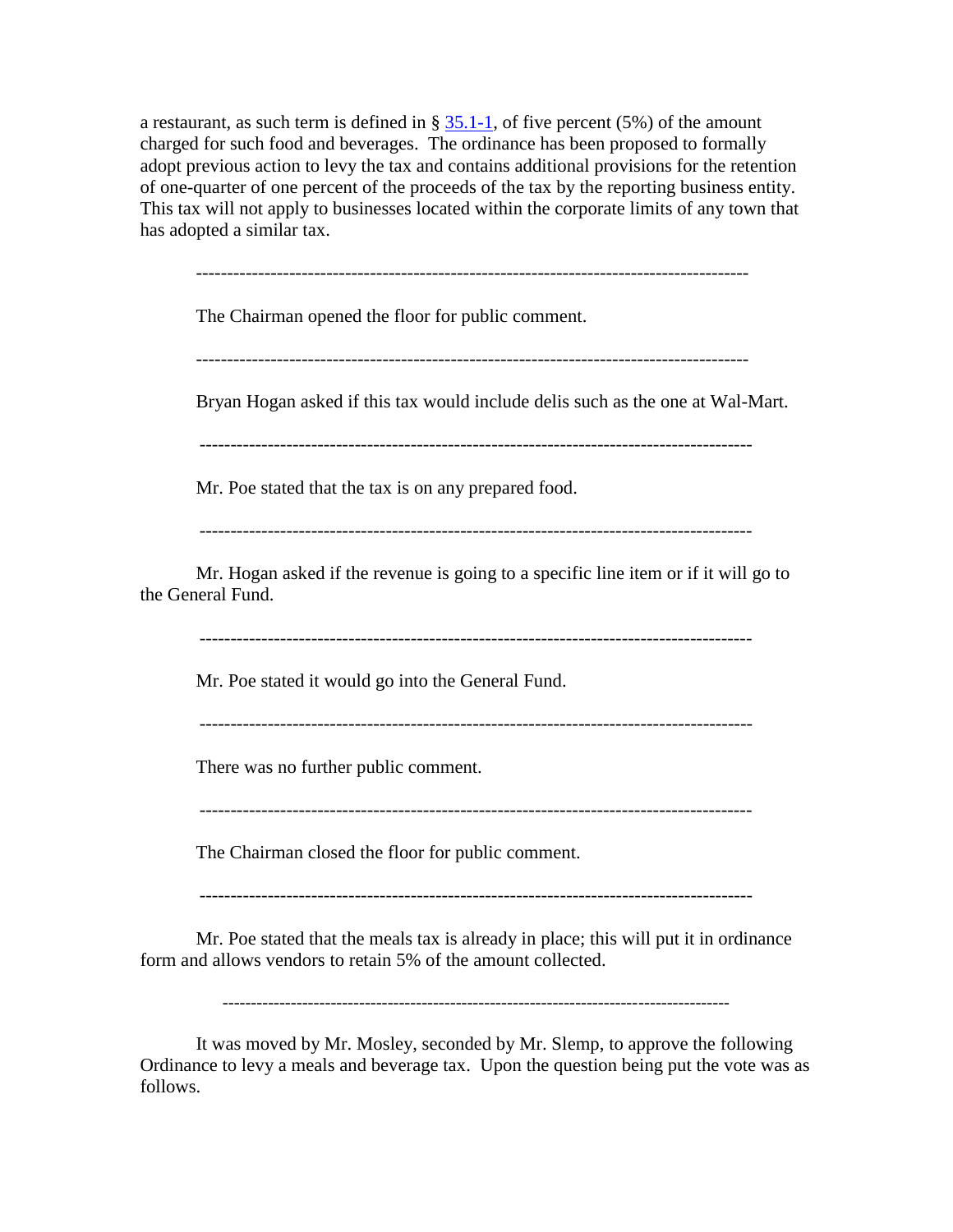VOTING AYE: Mr. Kolb, Mr. Leonard, Mr. Mosley, Mr. Slemp, Mr. Smith

-----------------------------------------------------------------------------------------

### **ORDINANCE TO LEVY A MEALS AND BEVERAGE TAX IN LEE COUNTY**

### **Chapter 15**

## **TAXATION**

## **ARTICLE X. MISCELLANEOUS TAXES**

**WHEREAS,** Section 58.1-3833 of the Code of Virginia, 1950, as amended, provides that any county is authorized to levy a tax on food and beverages sold, for human consumption, by a restaurant, as such term is defined in  $\S 35.1-1$ , not to exceed six percent of the amount charged for such food and beverages; and

**WHEREAS,** on July 1, 2020, the Lee County Board of Supervisors levied a food and beverage tax of five percent (5%) to be effective August 1, 2020; and

**WHEREAS,** on March 16, 2021, the Lee County Board of Supervisors approved an amendment to the food and beverage tax to allow vendors to retain five percent (5%) of the amount of tax collected; and

**WHEREAS,** the Lee County Board of Supervisors wishes to formalize these actions in an ordinance;

**NOW, THEREFORE, BE IT ORDAINED AND ENACTED,** by the Lee County Board of Supervisors that the following section of the Code of Lee County be amended as follows:

#### **Sec. 15-130. Food and Beverage Tax**

- (a) There is hereby levied a five percent (5%) tax on food and beverages sold, for human consumption, by any restaurant, as such term is defined in  $\S 35.1-1$ , within the boundaries of Lee County.
- (b) Such tax shall not be levied on food and beverages sold through vending machines or by (i) boardinghouses that do not accommodate transients; (ii) cafeterias operated by industrial plants for employees only; (iii) restaurants to their employees as part of their compensation when no charge is made to the employee; (iv) volunteer fire departments and volunteer emergency medical services agencies; nonprofit churches or other religious bodies; or educational, charitable, fraternal, or benevolent organizations the first three times per calendar year and, beginning with the fourth time, on the first \$100,000 of gross receipts per calendar year from sales of food and beverages (excluding gross receipts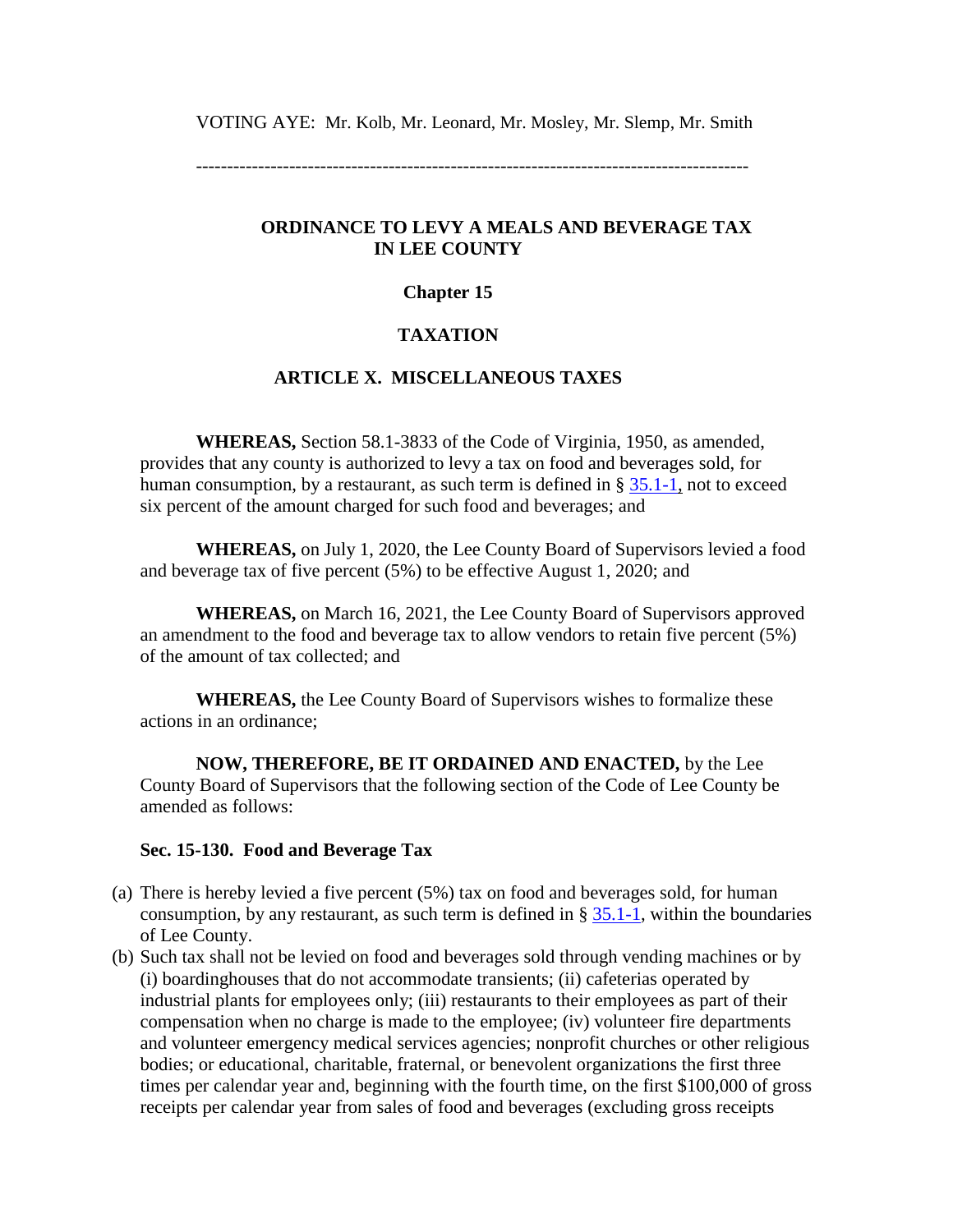from the first three times), as a fundraising activity, the gross proceeds of which are to be used by such church, religious body or organization exclusively for nonprofit educational, charitable, benevolent, or religious purposes; (v) churches that serve meals for their members as a regular part of their religious observances; (vi) public or private elementary or secondary schools or institutions of higher education to their students or employees; (vii) hospitals, medical clinics, convalescent homes, nursing homes, or other extended care facilities to patients or residents thereof; (viii) day care centers; (ix) homes for the aged, infirm, handicapped, battered women, narcotic addicts, or alcoholics; (x) age-restricted apartment complexes or residences with restaurants, not open to the public, where meals are served and fees are charged for such food and beverages and are included in rental fees; or (xi) sellers at local farmers markets and roadside stands, when such sellers' annual income from such sales does not exceed \$2,500. For the exemption described in clause (xi), the sellers' annual income shall include income from sales at all local farmers markets and roadside stands, not just those sales occurring in the locality imposing the tax. Also, the tax shall not be levied on food and beverages: (a) when used or consumed and paid for by the Commonwealth, any political subdivision of the Commonwealth, or the United States; (b) provided by a public or private nonprofit charitable organization or establishment to elderly, infirm, blind, handicapped, or needy persons in their homes, or at central locations; or (c) provided by private establishments that contract with the appropriate agency of the Commonwealth to offer food, food products, or beverages for immediate consumption at concession prices to elderly, infirm, blind, handicapped, or needy persons in their homes or at central locations.

- (c) Grocery stores and convenience stores selling prepared foods ready for human consumption at a delicatessen counter shall be subject to the tax, for that portion of the grocery store or convenience store selling such items.
- (d) The term "beverage" as set forth herein shall mean alcoholic beverages as defined in § [4.1-100](https://law.lis.virginia.gov/vacode/4.1-100/) and nonalcoholic beverages served as part of a meal. The tax shall be in addition to the sales tax currently imposed by the county pursuant to the authority of Chapter 6 ( $\S 58.1-600$  $\S 58.1-600$  et seq.). Collection of such tax shall be in a manner prescribed by the governing body.
- (e) The tax shall be collected by the vendor of food and beverages subject to the tax and shall be remitted to the Commissioner of the Revenue, along with any form(s) required by said Commissioner of the Revenue. Taxes will be remitted monthly and will be due and payable no later than the  $20<sup>th</sup>$  day of the month following.
- (f) Vendors remitting the food and beverage tax will be allowed to retain .25% of the tax, or five percent (5%) of the total tax collected.
- **(g)** The tax imposed pursuant to this section shall not apply within the limits of any town located in such county, where such town now, or hereafter, imposes a town food and beverage tax.

-----------------------------------------------------------------------------------------

## **PROPOSED ORDINANCE TO PLACE LEVIES UPON CERTAIN EQUIPMENT AND ENABLING SOFTWARE IN A DATA CENTER**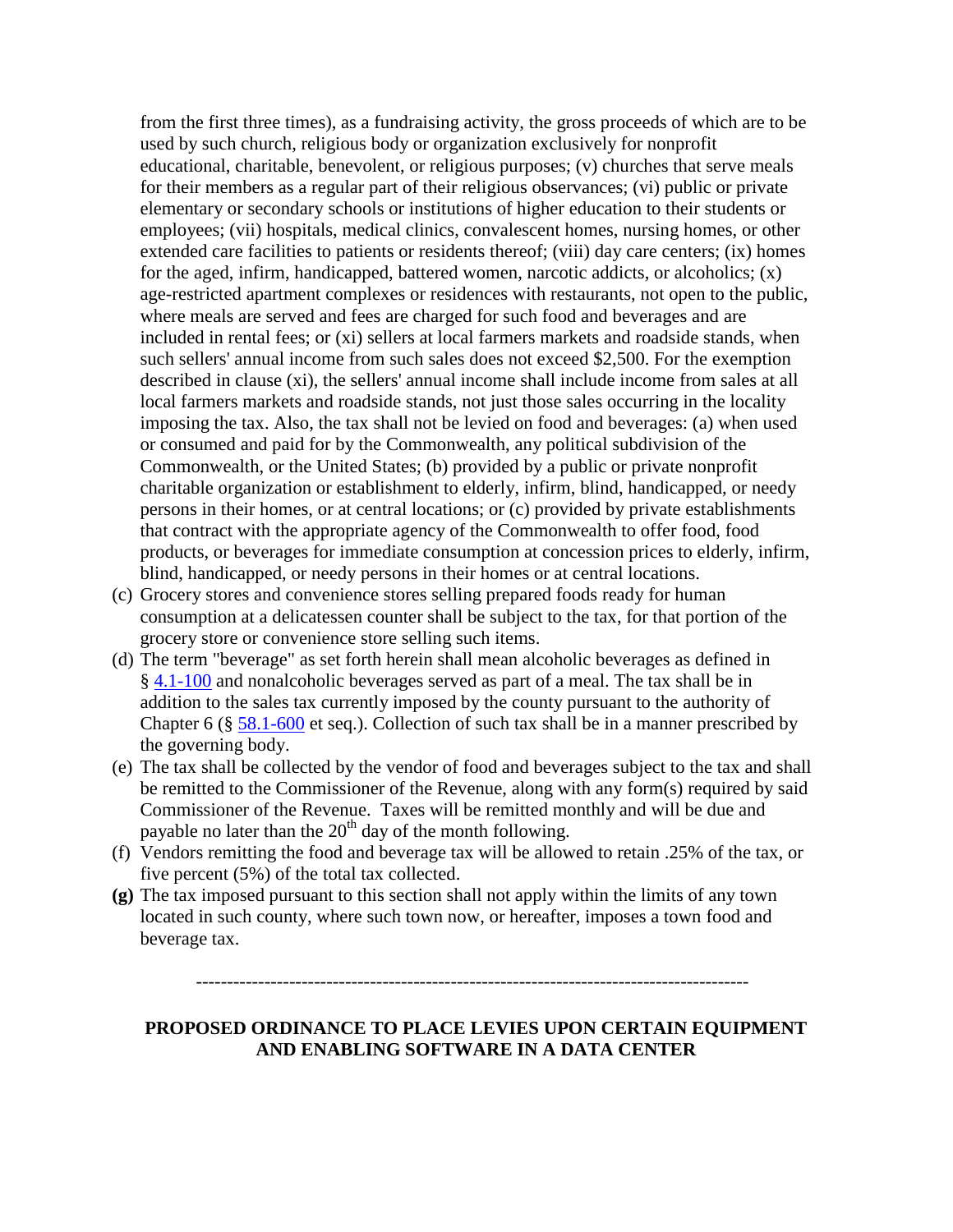The Lee County Board of Supervisors held a Public Hearing on Tuesday, July 20 at 5:30 p.m. in the General District Courtroom of the Lee County Courthouse located in Jonesville, Virginia. The purpose of the Public Hearing was to take public comment on a proposed Ordinance to place a levy of \$0.24 on each \$100.00 of assessed value of computer equipment or enabling software used in a data center meeting the requirements of section 58.1-609.3.18 of the Code of Virginia. This levy shall be in lieu of any other personal property tax on such property.

-----------------------------------------------------------------------------------------

The Chairman opened the floor for public comment.

-----------------------------------------------------------------------------------------

There was no public comment.

-----------------------------------------------------------------------------------------

The Chairman closed the floor for public comment.

It was moved by Mr. Kolb, seconded by Mr. Smith, to approve the proposed Ordinance to place levies upon certain equipment and enabling software in a data center. Upon the question being put the vote was as follows.

VOTING AYE: Mr. Kolb, Mr. Leonard, Mr. Mosley, Mr. Slemp, Mr. Smith

-----------------------------------------------------------------------------------------

## **AN ORDINANCE PLACING LEVIES UPON CERTAIN EQUIPMENT AND ENABLING SOFTWARE IN A DATA CENTER Ordinance No. 21-00**

**WHEREAS**, the Lee County Board of Supervisors wishes to encourage and attract new businesses, jobs and economic development opportunity in the County, and

**WHEREAS**, the Board considers one or more data centers to be stable, wellpaying employers, and

**WHEREAS**, the Board is aware that data centers require very large capital outlays to begin, expand and maintain operations, and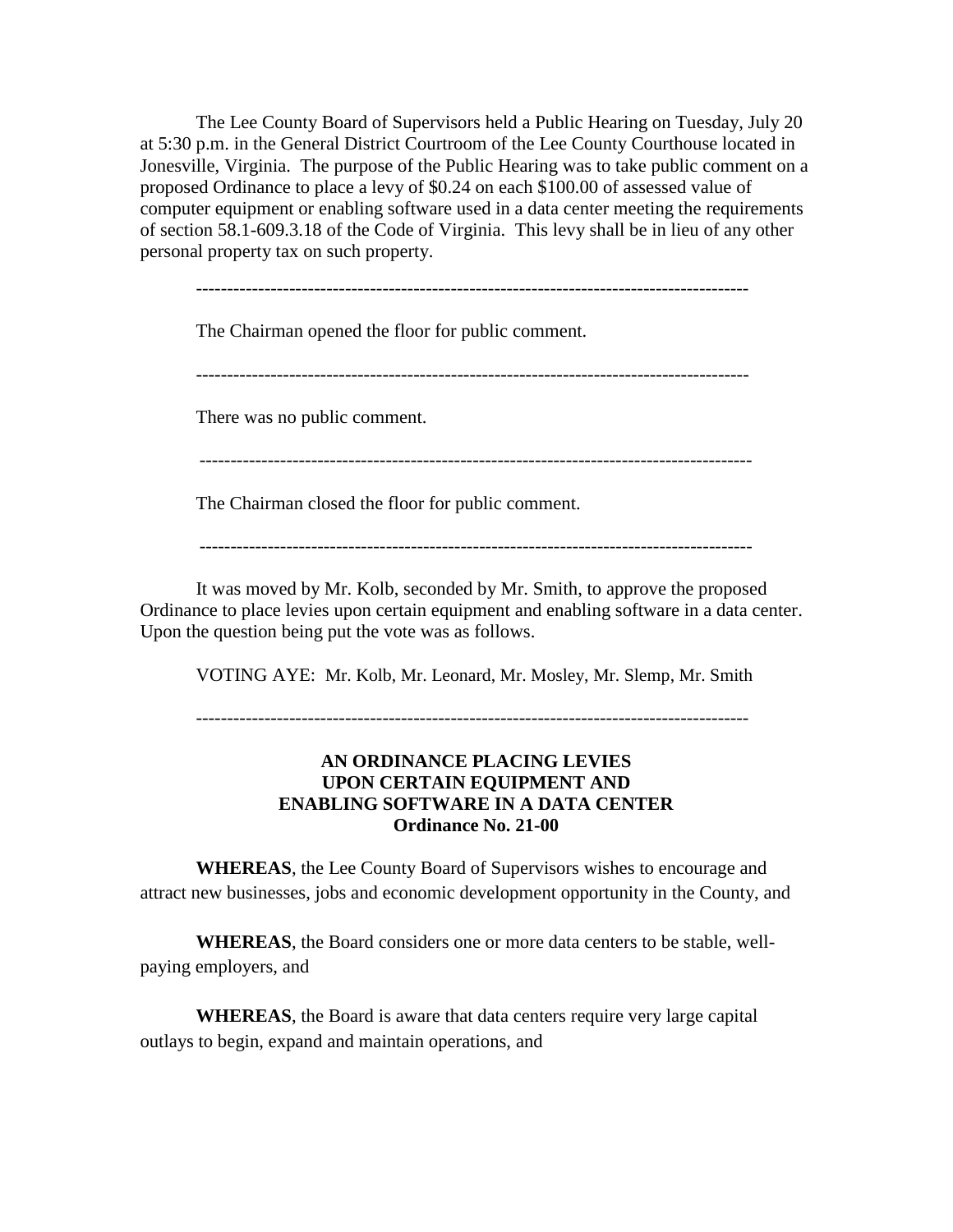**WHEREAS**, the Board believes it to be in the best interest of the County to offer an attractive local personal property tax rate to data center operations in order to encourage location of data centers in the County, and

**WHEREAS**, data center equipment has been exempted from state and local sales and use tax by the General Assembly in Code Section 58.1-609.3.18 to spur economic development, and

**WHEREAS**, as a member of the Lonesome Pine Regional Industrial Facility Authority, the County wishes to participate in an effort to establish a uniform tax rate for data center equipment to further the joint interests of the Authority,

## **NOW, THEREFORE BE IT ORDAINED AND ENACTED**

1. Chapter 15, Article I of the County Code is hereby amended by the adoption of the following (previously reserved) section:

# **Sec. 15-5 – Special Provisions for Certain Equipment and Enabling Software Used in a Data Center.**

There is hereby levied a tax of \$0.24 on each \$100.00 of assessed value of computer equipment or enabling software used in a data center meeting the requirements of section 58.1-609.3.18 of the Code of Virginia. This levy shall be in lieu of any other personal property tax on such property.

- 2. All other assessments, taxes and fees imposed by the County of Lee shall remain in full force and effect.
- 3. This ordinance shall be effective immediately upon adoption.

-----------------------------------------------------------------------------------------

## **DEPARTMENT REPORTS**

Written departmental reports for Building Inspection and Extension Office were included in the packet.

-----------------------------------------------------------------------------------------

## **CONSTITUTIONAL OFFICERS**

## **TREASURER'S REPORT**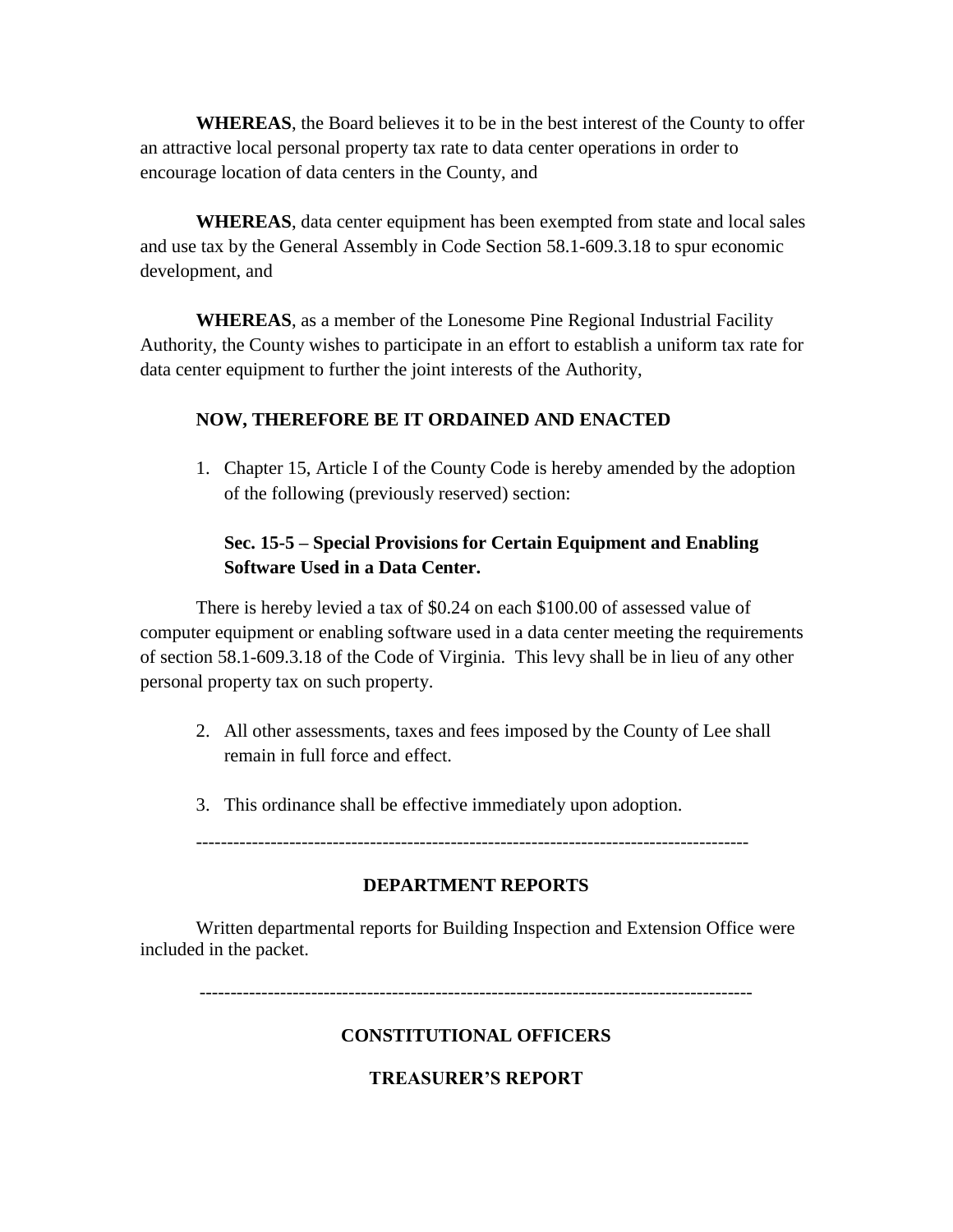The Treasurer's Report for the month of July 2021 was submitted as follows:

| Revenues                            | \$10,260,504.48 |
|-------------------------------------|-----------------|
| Expenditures                        | \$6,727,489.12  |
| General Fund                        | \$8,409,147.10  |
| <b>Total Assets and Liabilities</b> | \$14,639,755.14 |

-----------------------------------------------------------------------------------------

### **PUBLIC EXPRESSION**

The Chairman opened the floor for public comment and advised that each speaker would be limited to a three-minute time-period for individuals, and five-minute timeperiod for a group.

-----------------------------------------------------------------------------------------

There was no public comment.

-----------------------------------------------------------------------------------------

The Chairman closed the floor for public comment.

-----------------------------------------------------------------------------------------

## **APPROVAL OF MINUTES**

It was moved by Mr. Kolb, seconded by Mr. Smith, to approve the minutes of the June 15, 2021 Regular Meeting, June 17, 2021 Recessed Meeting, June 23, 2021 Recessed Meeting and June 28, 2021 Recessed Meeting. Upon the question being put the vote was as follows.

VOTING AYE: Mr. Kolb, Mr. Leonard, Mr. Mosley, Mr. Slemp, Mr. Smith

-----------------------------------------------------------------------------------------

## **PAYROLL**

The County Administrator reports that payroll warrants have been issued.

-------------------------------------------------------------------------------------------

## **DELEGATIONS**

## **BRYAN HOGAN**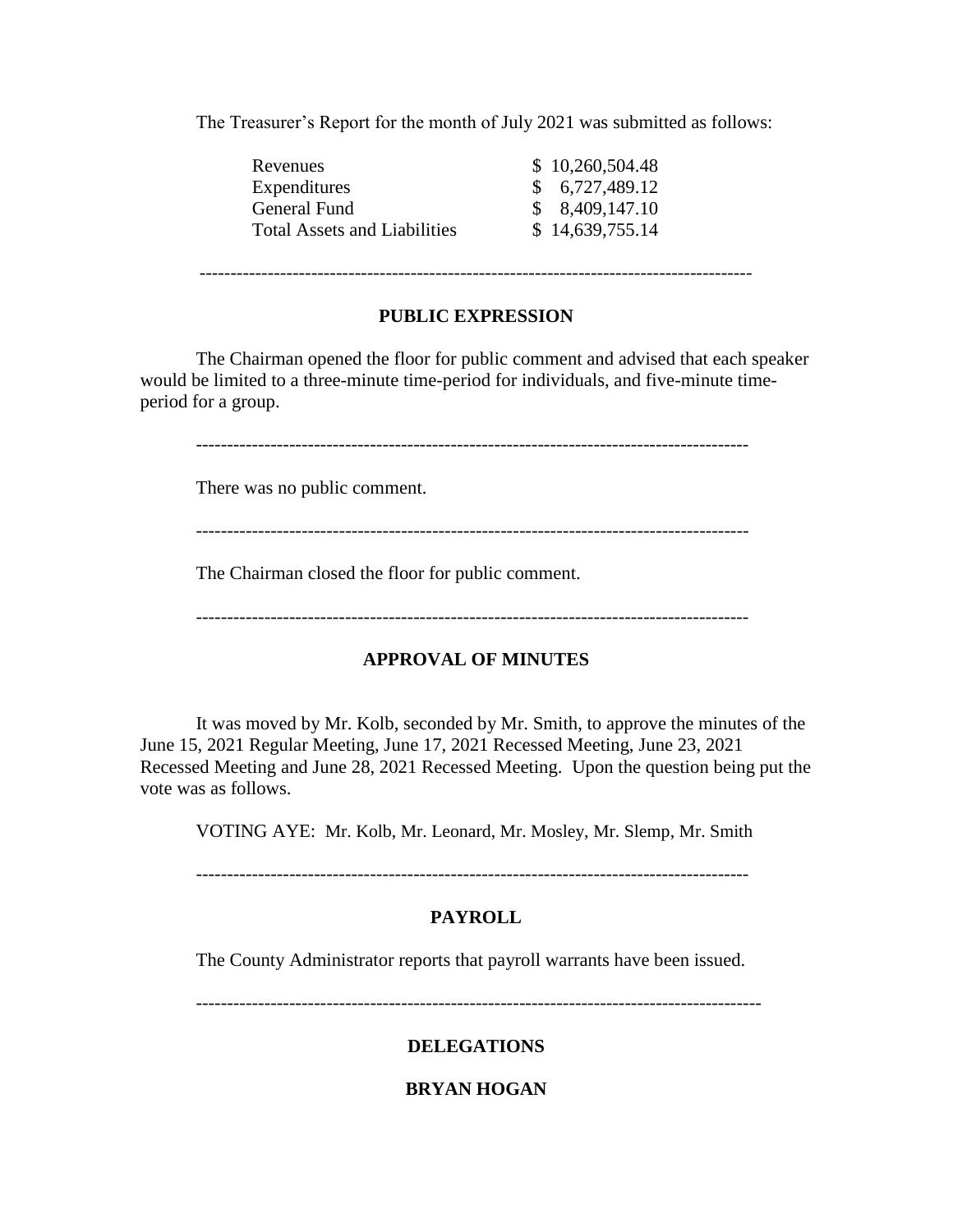## **AXE HANDLE DISTILLERY TOURISM**

Bryan Hogan, Axe Handle Distillery, addressed the Board about the importance of Tourism for the County, using the recent growth of the Town of Big Stone Gap as an example of what advertising could to do for the local economy. He suggested that conducting Tourism Committee meetings again and taking a regional approach for tourism could provide better results. He added that Lee County has some great assets to market such as: White Rocks, Sand Cave, Cave Springs, Wilderness Road State Park and Spearhead Trails.

Joe Morton, Economic Development Director for Heart of Appalachia Tourism Authority, stated that the Heart of Appalachia's purpose is to market tourism assets and provide support for businesses in the Western Part of the State. Marketing is currently being done through brochures, websites, apps and local and national television spots. The Authority was able to provide a \$10,000.00 grant this year to local counties to assist in tourism marketing, and is available to assist the County to promote tourism.

# **CODY WOLFORD AIRPORT AUTHORITY AIRPORT JET FUEL**

-----------------------------------------------------------------------------------------

Cody Wolford was unable to attend the meeting. Judy Williams addressed the Board about the upcoming Fly-in event at the Airport on July 24, 2021 and invited the Board to attend.

-----------------------------------------------------------------------------------------

#### **APPROVAL OF DISBURSEMENTS**

It was moved by Mr. Smith, seconded by Mr. Mosley, to approve the disbursements for the month of July in the amount of \$761,015.50. Upon the question being put the vote was as follows.

VOTING AYE: Mr. Leonard, Mr. Mosley, Mr. Slemp, Mr. Smith

VOTING NO: Mr. Kolb

-------------------------------------------------------------------------------------------

## **SUPPLEMENTAL APPROPRIATIONS**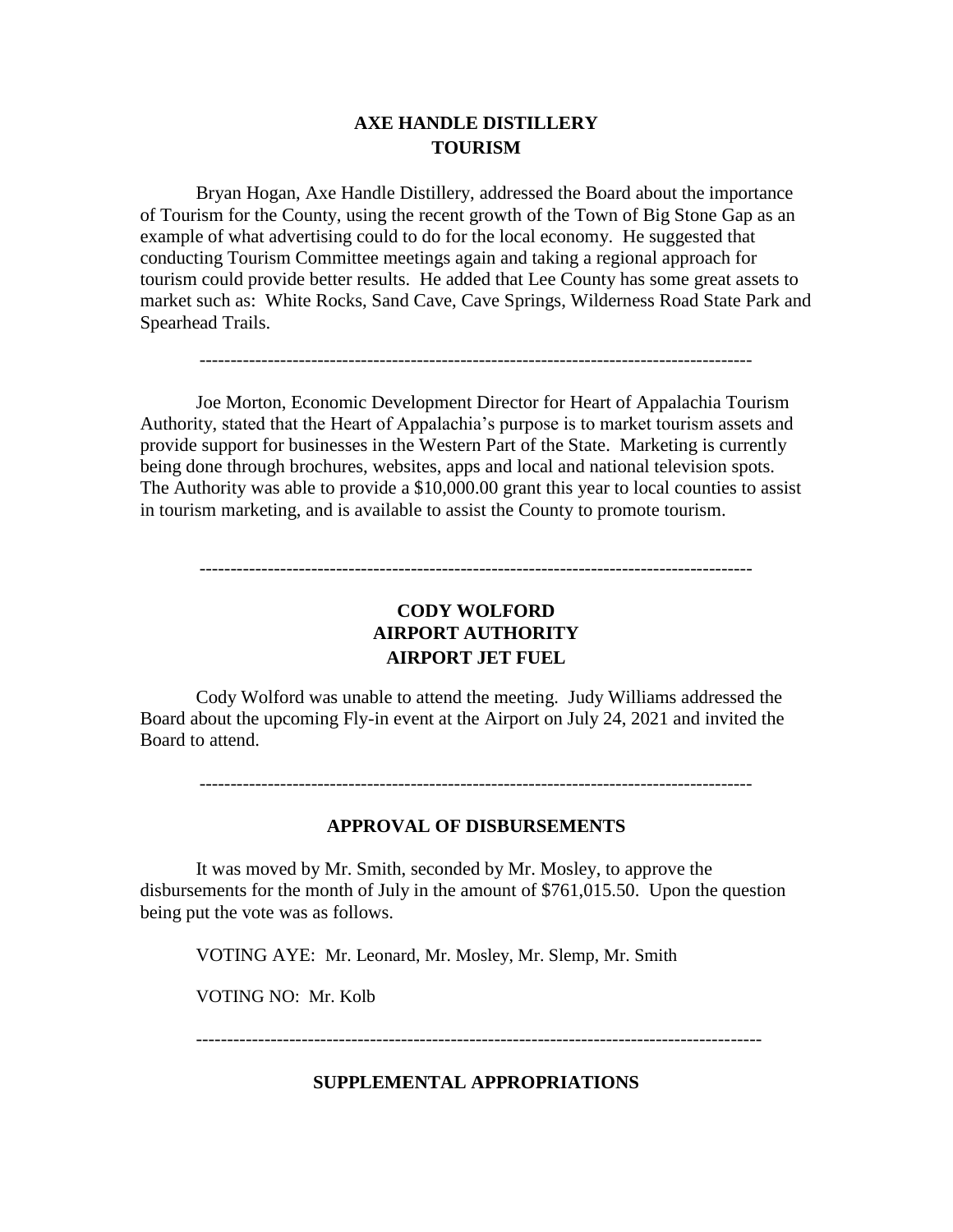### **SHERIFF'S DEPARTMENT**

It was moved by Mr. Leonard, seconded by Mr. Mosley, to approve the following Prior Year Supplemental Appropriation in the amount of \$13,456.25. Upon the question being put the vote was as follows.

| Revenue Source:<br>3-001-23020-0001                  | <b>State Compensation Board</b>           | 13,456.25                 |
|------------------------------------------------------|-------------------------------------------|---------------------------|
| Expenditure:<br>4-001-31200-1140<br>4-001-31200-2100 | <b>Salaries</b><br>FICA (Employers Share) | \$<br>12,500.00<br>956.25 |
|                                                      |                                           |                           |

VOTING AYE: Mr. Kolb, Mr. Leonard, Mr. Mosley, Mr. Slemp, Mr. Smith

-----------------------------------------------------------------------------------------

### **VRS / SGL**

It was moved by Mr. Leonard, seconded by Mr. Mosley, to approve the following Prior Year Supplemental Appropriation in the amount of \$7,099.34. Upon the question being put the vote was as follows.

| <b>Revenue Source:</b><br>3-001-19020-0002 | <b>VRS-Social Services Contributions</b>                            | <sup>S</sup> | 7,099.34 |
|--------------------------------------------|---------------------------------------------------------------------|--------------|----------|
| Expenditure:<br>4-001-91100-2210           | <b>DSS-VRS</b> Contributions                                        | S.           | 7.099.34 |
|                                            | VOTING AYE: Mr. Kolb, Mr. Leonard, Mr. Mosley, Mr. Slemp, Mr. Smith |              |          |

-----------------------------------------------------------------------------------------

## **GENERAL EXPENSES**

It was moved by Mr. Leonard, seconded by Mr. Mosley, to approve the following Prior Year Supplemental Appropriation in the amount of \$10.93. Upon the question being put the vote was as follows.

| <b>Revenue Source:</b><br>3-001-41050-0099 | <b>Budget Supplements from Reserve</b> | £. | 10.93 |
|--------------------------------------------|----------------------------------------|----|-------|
| Expenditure:<br>4-001-91500-5840           | <b>Disbursements General Expenses</b>  | S. | 10.93 |

VOTING AYE: Mr. Kolb, Mr. Leonard, Mr. Mosley, Mr. Slemp, Mr. Smith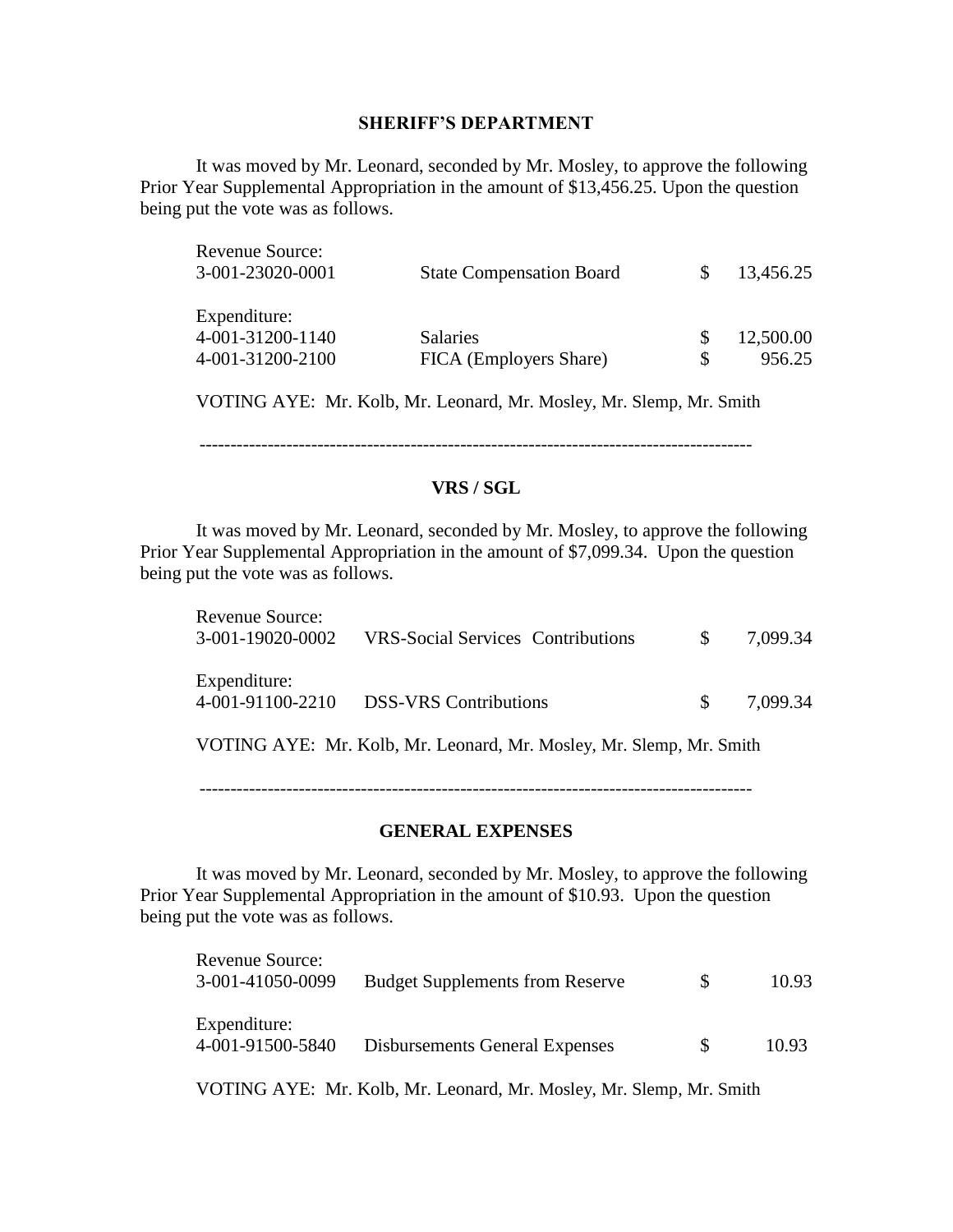-----------------------------------------------------------------------------------------

### **HEAD START**

It was moved by Mr. Leonard, seconded by Mr. Mosley, to approve the following Prior Year Supplemental Appropriation in the amount of \$158,223.20. Upon the question being put the vote was as follows.

| <b>Revenue Source:</b><br>3-024-33020-0024 | <b>Head Start Funds</b>  | \$158,223.20 |
|--------------------------------------------|--------------------------|--------------|
| Expenditure:<br>4-024-62170-5860           | Disbursements Head Start | \$158,223.20 |

VOTING AYE: Mr. Kolb, Mr. Leonard, Mr. Mosley, Mr. Slemp, Mr. Smith

-----------------------------------------------------------------------------------------

### **COAL ROAD & SEVERANCE FUND**

It was moved by Mr. Leonard, seconded by Mr. Mosley, to approve the following Prior Year Supplemental Appropriation in the amount of \$216.80. Upon the question being put the vote was as follows.

| Revenue Source:<br>3-027-12130-0001 | Coal Severance Taxes               | 216.80 |
|-------------------------------------|------------------------------------|--------|
| Expenditure:<br>4-027-95100-5860    | <b>Coal Road Tax Disbursements</b> | 216.80 |

VOTING AYE: Mr. Kolb, Mr. Leonard, Mr. Mosley, Mr. Slemp, Mr. Smith

-----------------------------------------------------------------------------------------

#### **LEE COUNTY WATER PROJECTS**

It was moved by Mr. Leonard, seconded by Mr. Mosley, to approve the following Prior Year Supplemental Appropriation in the amount of \$7,613.50. Upon the question being put the vote was as follows.

| Revenue Source:  |                          |          |
|------------------|--------------------------|----------|
| 3-055-15025-0001 | <b>ARC Giles Hollow</b>  | 2,500.00 |
| 3-055-15025-0002 | <b>CDBG Giles Hollow</b> | 5,113.50 |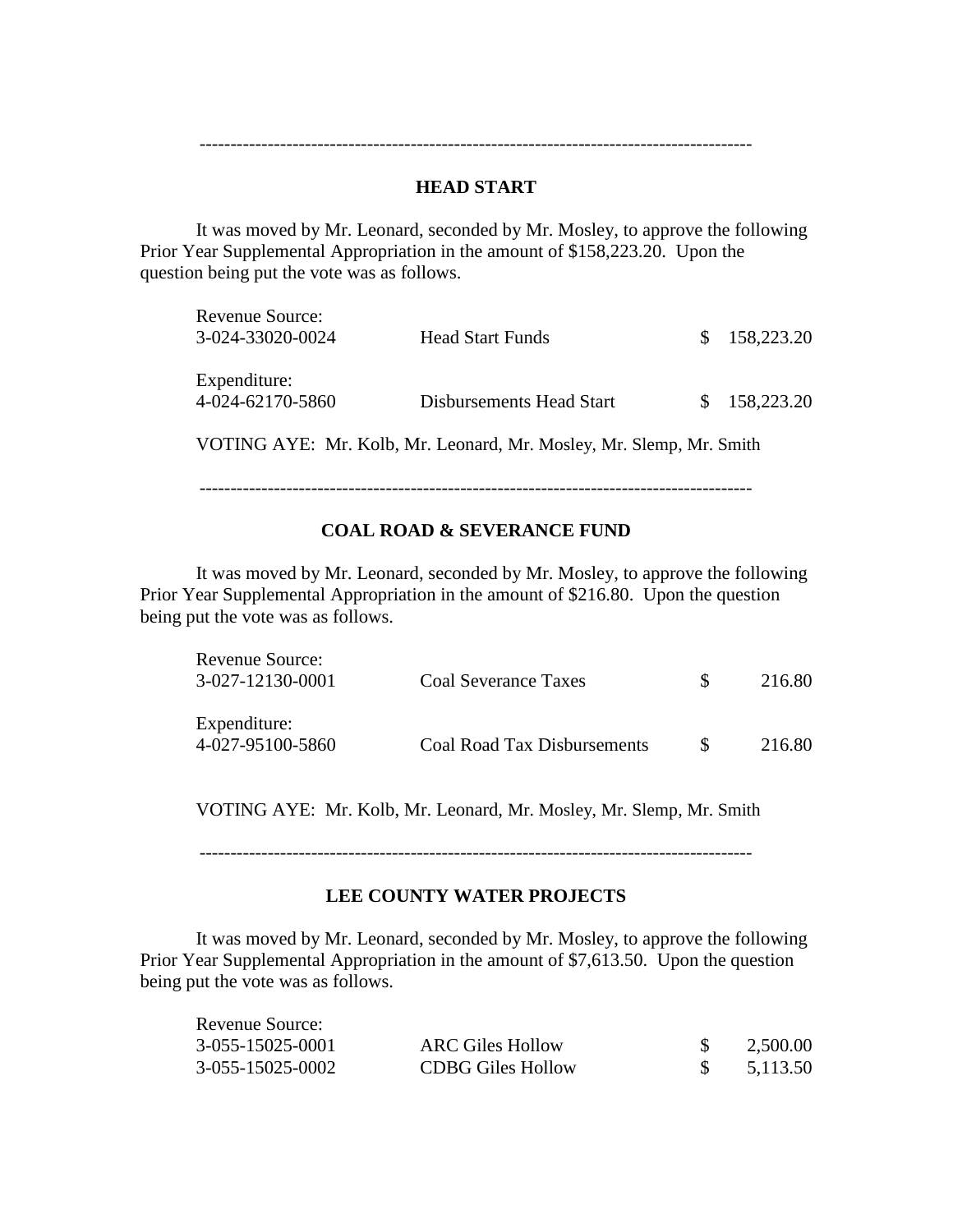| Expenditure:     |                                    |          |
|------------------|------------------------------------|----------|
| 4-055-94500-3140 | Giles Hollow Enviro. Review ARC \$ | 2,500.00 |
| 4-055-15025-3160 | Giles Hollow Administration        | 5.113.50 |

VOTING AYE: Mr. Kolb, Mr. Leonard, Mr. Mosley, Mr. Slemp, Mr. Smith

-----------------------------------------------------------------------------------------

## **LEE COUNTY WATER PROJECTS**

It was moved by Mr. Leonard, seconded by Mr. Mosley, to approve the following Prior Year Supplemental Appropriation in the amount of \$24,082.37. Upon the question being put the vote was as follows.

| Revenue Source:  |                              |               |           |
|------------------|------------------------------|---------------|-----------|
| 3-055-15020-0002 | <b>ARC</b> Frog Level        | S             | 3,540.29  |
| 3-055-15020-0003 | <b>CDBG</b> Frog Level       | S.            | 20,542.08 |
| Expenditure:     |                              |               |           |
| 4-055-94700-8210 | Frog Level Expenditures CDBG | <sup>\$</sup> | 3,540.29  |
| 4-055-94700-8212 | Frog Level Expenditures ARC  | \$            | 20,542.08 |

VOTING AYE: Mr. Kolb, Mr. Leonard, Mr. Mosley, Mr. Slemp, Mr. Smith

-----------------------------------------------------------------------------------------

#### **LEE COUNTY WATER PROJECTS**

It was moved by Mr. Leonard, seconded by Mr. Mosley, to approve the following Prior Year Supplemental Appropriation in the amount of \$2,507.00. Upon the question being put the vote was as follows.

| Revenue Source:<br>3-055-17030-0001 | The Fields WL CDBG | 2,507.00 |
|-------------------------------------|--------------------|----------|
| Expenditure:<br>4-055-94800-3140    | Administration     | 2,507.00 |

VOTING AYE: Mr. Kolb, Mr. Leonard, Mr. Mosley, Mr. Slemp, Mr. Smith

-----------------------------------------------------------------------------------------

**NEW BUSINESS**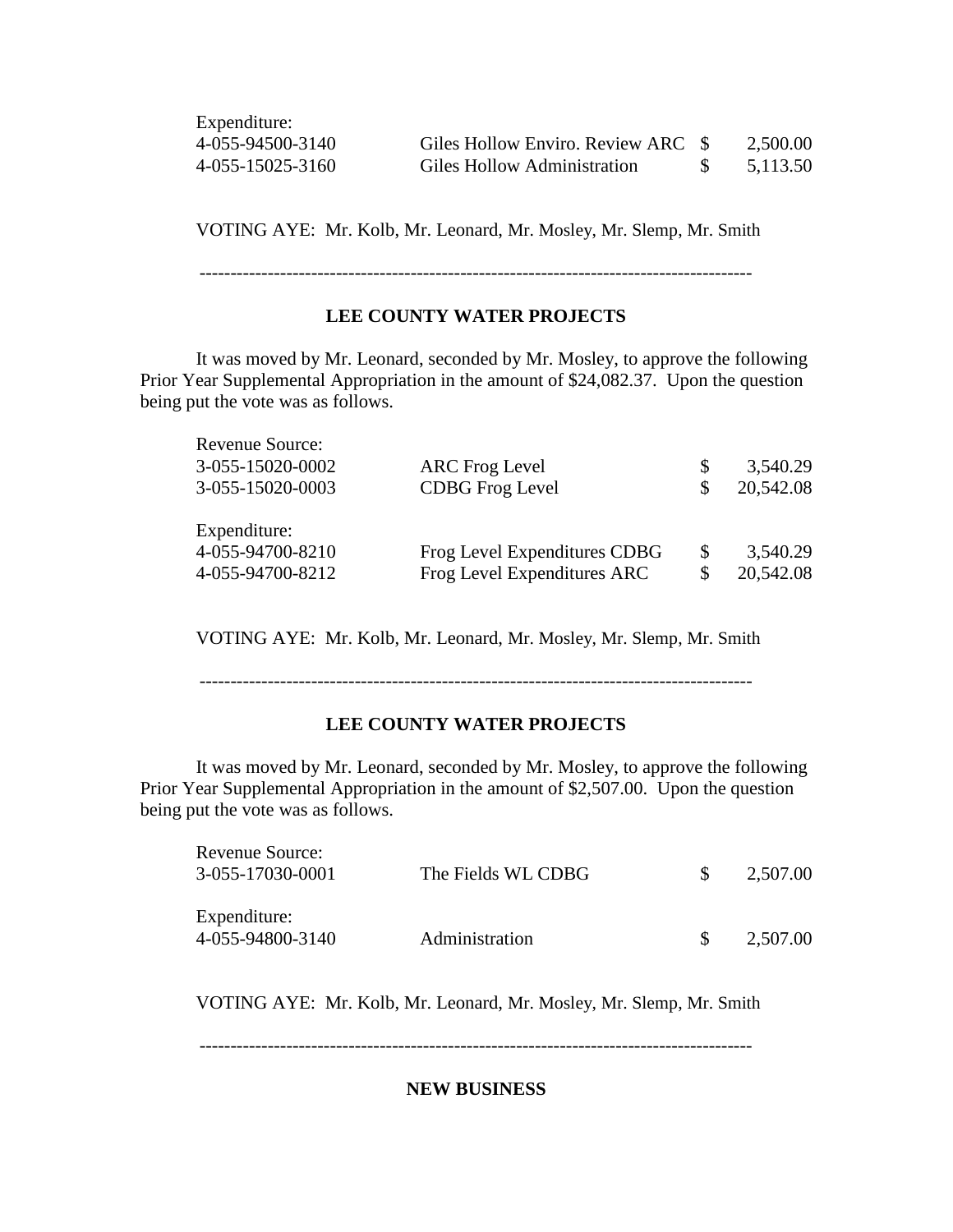#### **BOARD APPOINTMENTS**

#### **LONESOME PINE OFFICE ON YOUTH**

It was moved by Mr. Mosley, seconded by Mr. Smith, to table these appointments. Upon the question being put the vote was as follows.

VOTING AYE: Mr. Kolb, Mr. Leonard, Mr. Mosley, Mr. Slemp, Mr. Smith

-----------------------------------------------------------------------------------------

#### **AIRPORT AUTHORITY**

It was moved by Mr. Leonard, seconded by Mr. Kolb, to re-appoint Jason Spears to a four-year term on the Airport Authority. Mr. Spears' term will expire July 31, 2025. Upon the question being put the vote was as follows.

VOTING AYE: Mr. Kolb, Mr. Leonard, Mr. Mosley, Mr. Slemp, Mr. Smith

-----------------------------------------------------------------------------------------

### **AIRPORT AUTHORITY**

It was moved by Mr. Mosley, seconded by Mr. Slemp, to re-appoint Charles Culbertson to a four-year term on the Airport Authority. Mr. Culbertson's term will expire July 31, 2025. Upon the question being put the vote was as follows.

VOTING AYE: Mr. Kolb, Mr. Leonard, Mr. Mosley, Mr. Slemp, Mr. Smith

-----------------------------------------------------------------------------------------

### **ECONOMIC DEVELOPMENT AUTHORITY**

It was moved by Mr. Kolb, seconded by Mr. Mosley, to re-appoint Ray Blair to a four-year term on the Economic Development Authority. Mr. Blair's term will expire July 31, 2025. Upon the question being put the vote was as follows.

VOTING AYE: Mr. Kolb, Mr. Leonard, Mr. Mosley, Mr. Slemp, Mr. Smith

-----------------------------------------------------------------------------------------

#### **ECONOMIC DEVELOPMENT AUTHORITY**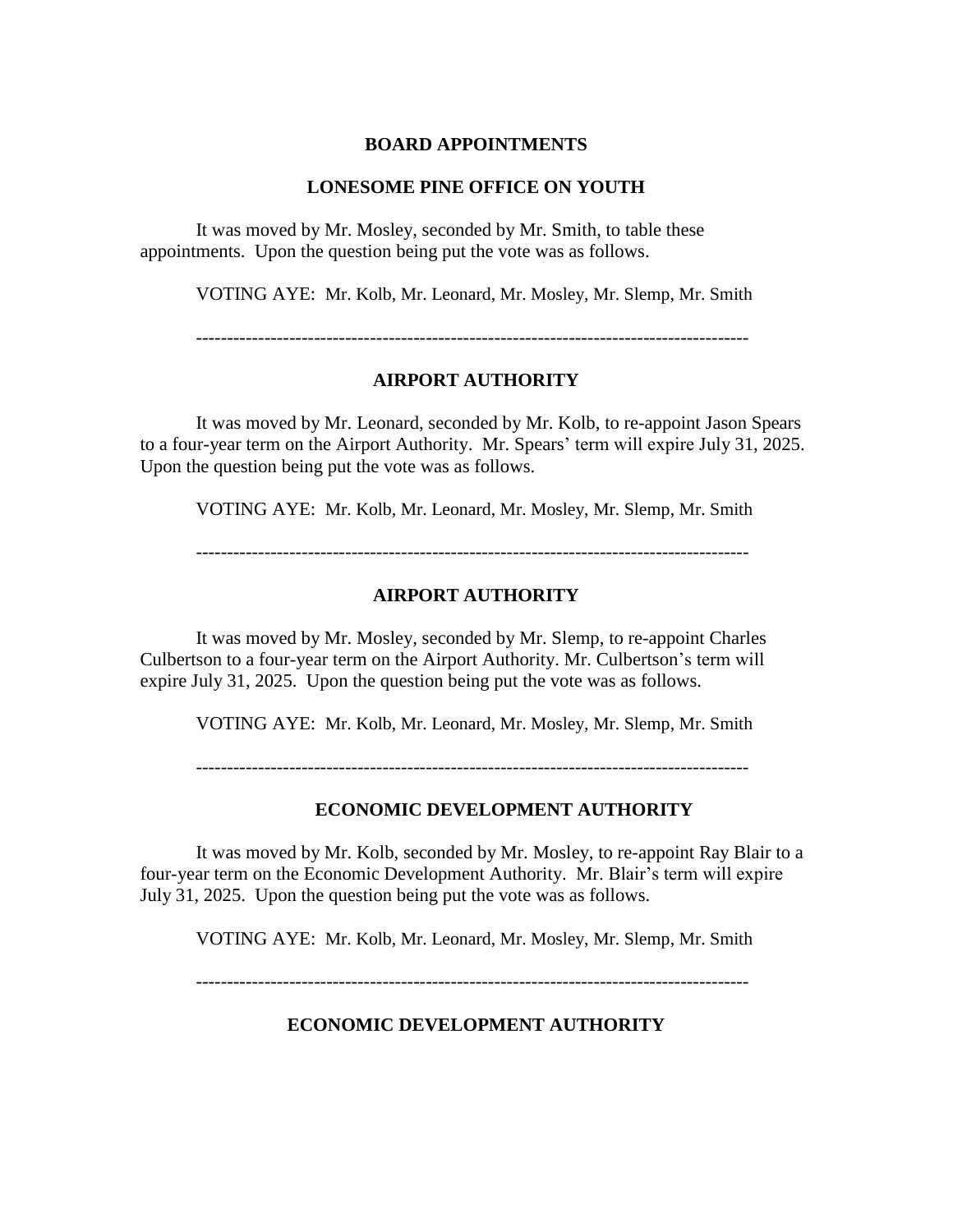It was moved by Mr. Leonard, seconded by Mr. Mosley, to re-appoint A.J. Hatmaker to a four-year term on the Economic Development Authority. Mr. Hatmaker's term will expire July 31, 2025. Upon the question being put the vote was as follows.

VOTING AYE: Mr. Leonard, Mr. Mosley, Mr. Slemp, Mr. Smith

VOTING NO: Mr. Kolb

-----------------------------------------------------------------------------------------

### **WOODWAY WATER AUTHORITY**

It was moved by Mr. Mosley, seconded by Mr. Kolb, to appoint Mike Mooney to a four-year term on the Woodway Water Authority. Mr. Mooney's term will expire July 31, 2025. Upon the question being put the vote was as follows.

VOTING AYE: Mr. Kolb, Mr. Leonard, Mr. Mosley, Mr. Slemp, Mr. Smith

-----------------------------------------------------------------------------------------

### **SOUTHWEST VIRGINIA 911 STANDARDS COMMITTEE**

It was moved by Mr. Kolb, seconded by Mr. Mosley, to re-appoint Dane Poe to a two-year term on the Southwest Virginia 911 Standards Committee. Mr. Poe's term will expire July 31, 2023. Upon the question being put the vote was as follows.

VOTING AYE: Mr. Kolb, Mr. Leonard, Mr. Mosley, Mr. Slemp, Mr. Smith

-----------------------------------------------------------------------------------------

#### **SOUTHWEST VIRGINIA 911 STANDARDS COMMITTEE**

It was moved by Mr. Kolb, seconded by Mr. Smith, to re-appoint Billie Kay Coleman to a two-year term on the Southwest Virginia 911 Standards Committee. Ms. Coleman's term will expire July 31, 2023. Upon the question being put the vote was as follows.

VOTING AYE: Mr. Kolb, Mr. Leonard, Mr. Mosley, Mr. Slemp, Mr. Smith

-----------------------------------------------------------------------------------------

### **SOUTHWEST VIRGINIA 911 STANDARDS COMMITTEE**

It was moved by Mr. Kolb, seconded by Mr. Mosley, to table this appoint. Upon the question being put the vote was as follows.

VOTING AYE: Mr. Kolb, Mr. Leonard, Mr. Mosley, Mr. Slemp, Mr. Smith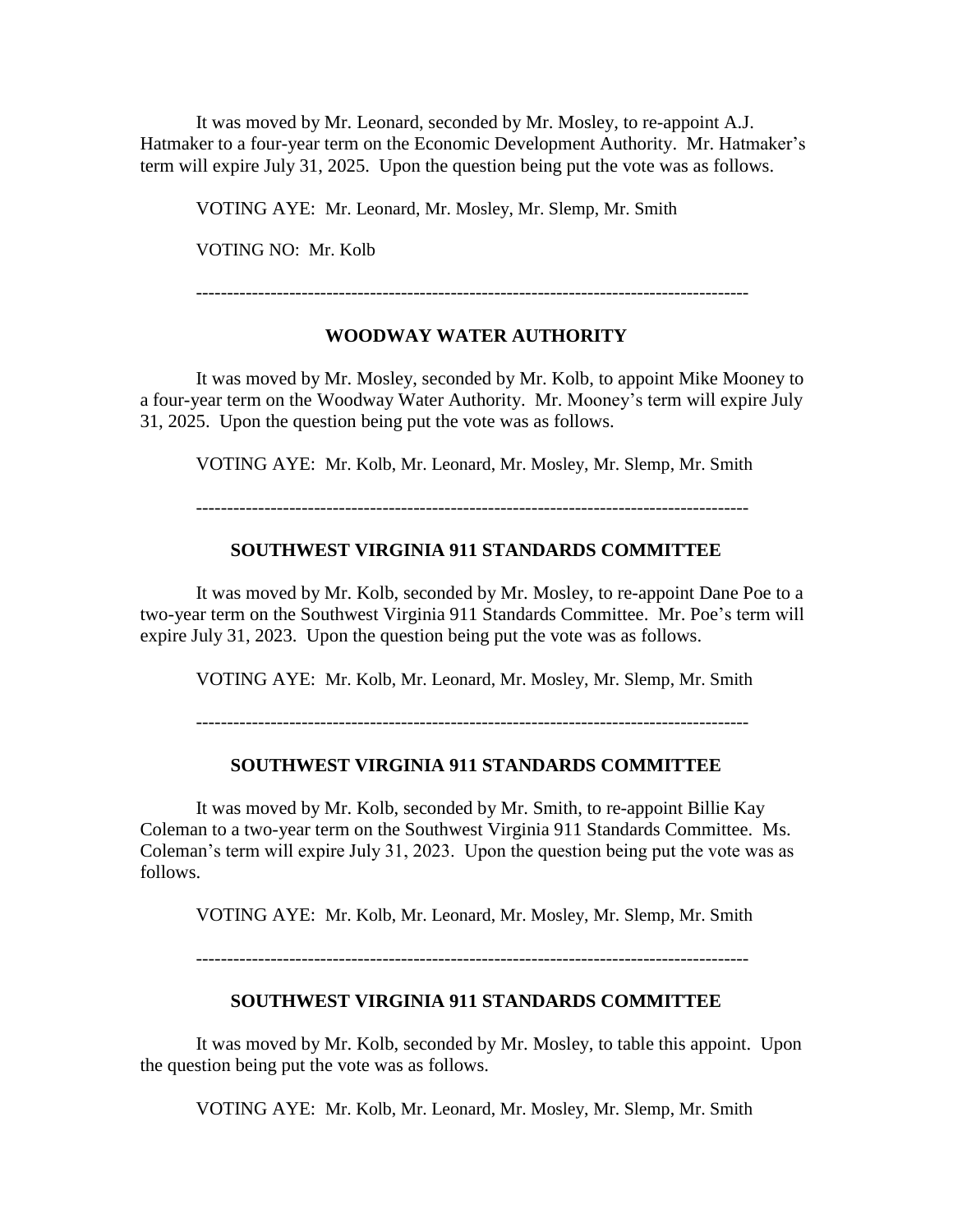#### **ARC GRANT AGREEMENT FOR THE FIELDS WATERLINE PHASE II**

-----------------------------------------------------------------------------------------

Mr. Poe presented the Board with the Appalachian Regional Commission Grant Agreement for a total of \$218,027.00 for the Fields Waterline Phase II project to be administered by the Lee County Public Service Authority.

-----------------------------------------------------------------------------------------

It was moved by Mr. Smith, seconded by Mr. Leonard, to approve the Appalachian Regional Commission Grant Agreement for a total of \$218,027.00 for the Fields Waterline Phase II project. Upon the question being put the vote was as follows.

VOTING AYE: Mr. Kolb, Mr. Leonard, Mr. Mosley, Mr. Slemp, Mr. Smith

## **TITLE I GRANT AGREEMENT / FISCAL AGENT DESIGNATION FOR LOCAL WORKFORCE DEVELOPMENT AREA**

Mr. Poe stated that the Local Workforce Development Area, for which Lee County serves as the grant recipient and fiscal agent, has been awarded the Workforce Innovation and Opportunity Act Title I Grant Award. These grant funds pass directly from the Virginia Community College System to the Southwest Virginia Workforce Development Board to implement programs and services related to workforce development in the Lenowisco and Cumberland Plateau Planning Districts regions.

-----------------------------------------------------------------------------------------

It was moved by Mr. Mosley, seconded by Mr. Smith, to approve the Title I Grant Agreement and Fiscal Agent Designation for Local Workforce Development Area. Upon the question being put the vote was as follows.

VOTING AYE: Mr. Kolb, Mr. Leonard, Mr. Mosley, Mr. Slemp, Mr. Smith

-----------------------------------------------------------------------------------------

## **WORKFORCE DEVELOPMENT AREA RETURN TO EARN INITIATIVE GRANT AWARD**

Mr. Poe stated that the Southwest Virginia Workforce Development received a grant in the amount of \$51,047.00 for the Return to Earn Initiative to help Virginians transition back to work after the COVID-19 pandemic. A motion to approve receipt of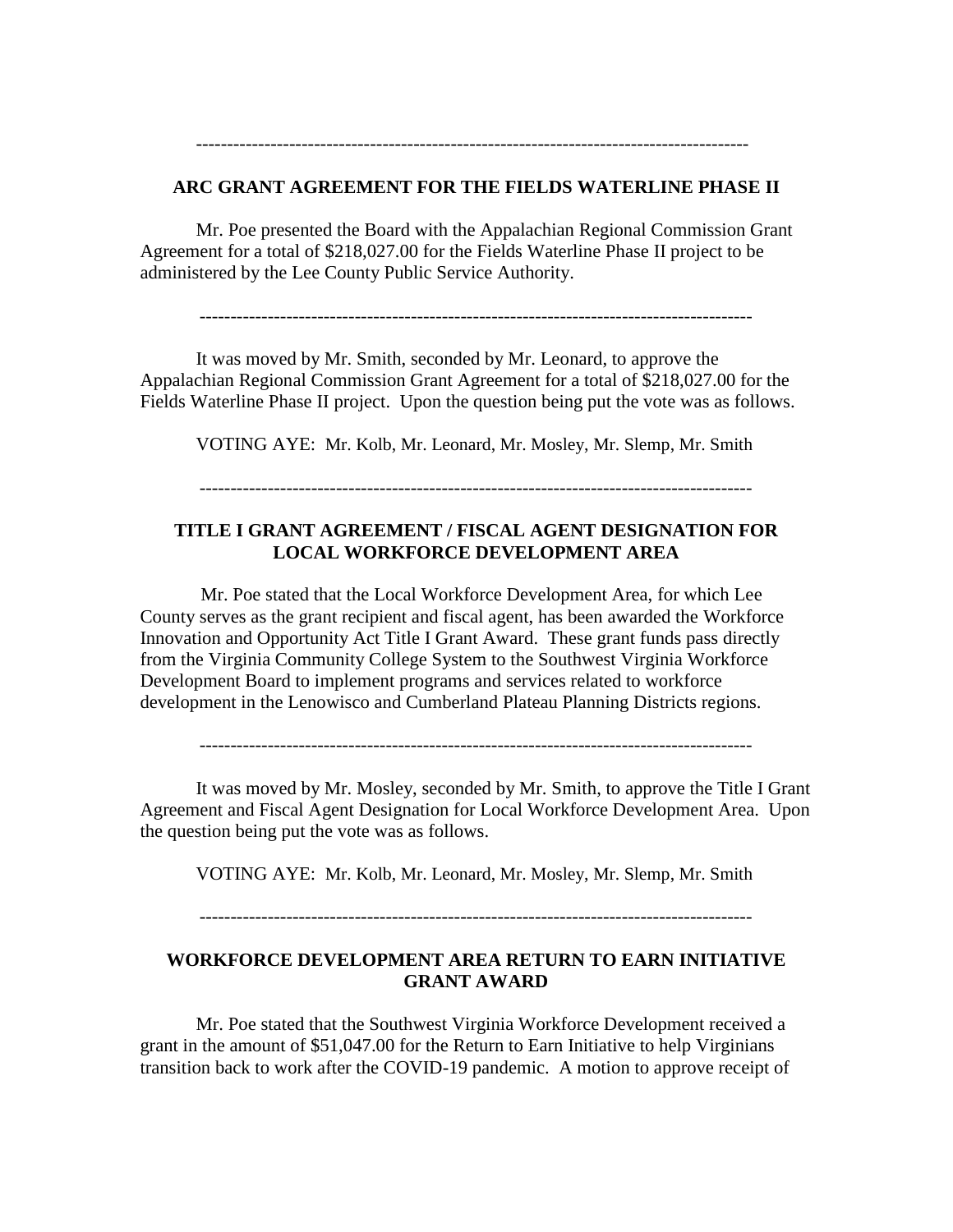the grant will allow the Southwest Virginia Workforce Development Board to receive the funds and implement the program.

-----------------------------------------------------------------------------------------

It was moved by Mr. Kolb, seconded by Mr. Slemp, to approve receipt of the Return to Earn Initiative Grant in the amount of \$51,047.00 . Upon the question being put the vote was as follows.

VOTING AYE: Mr. Kolb, Mr. Mosley, Mr. Leonard, Mr. Slemp, Mr. Smith

-----------------------------------------------------------------------------------------

### **VIRGINIA EMPLOYMENT COMMISSION DATA SHARING AGREEMENT**

Mr. Poe reported that the Data Sharing Agreement between Virginia Employment Commission and Workforce Development allows access to VEC's confidential unemployment compensation data for determining eligibility for services and case management.

-----------------------------------------------------------------------------------------

It was moved by Mr. Smith, seconded by Mr. Leonard, to approve the Virginia Employment Commission Data Sharing Agreement. Upon the question being put the vote was as follows.

VOTING AYE: Mr. Kolb, Mr. Mosley, Mr. Leonard, Mr. Slemp, Mr. Smith

-----------------------------------------------------------------------------------------

#### **MEOC WALKATHON SPONSORSHIP REQUEST**

Mountain Empire Older Citizens is holding the annual walkathon for the MEOC Emergency Fuel Fund on August 29, 2021 and they are requesting sponsorship in the amount of \$5,000.00.

-----------------------------------------------------------------------------------------

It was moved by Mr. Mosley, seconded by Mr. Leonard, to sponsor the MEOC Walkathon with a \$5,000.00 donation. Upon the question being put the vote was as follows.

VOTING AYE: Mr. Leonard, Mr. Mosley, Mr. Slemp, Mr. Smith

VOTING NO: Mr. Kolb

-----------------------------------------------------------------------------------------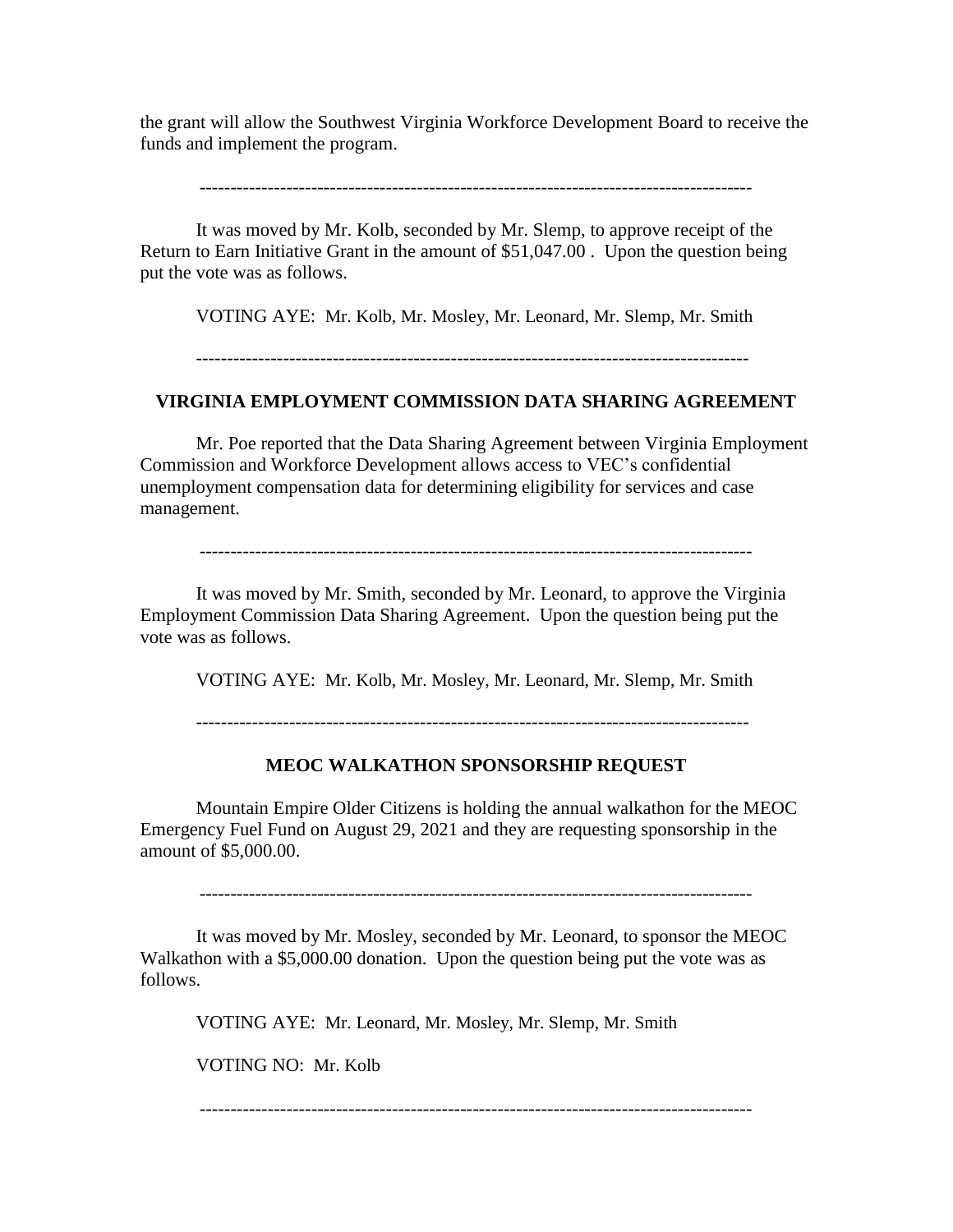#### **SHERIFF'S DEPARTMENT REQUEST FOR CONSIDERATION**

Gary Parsons, Sheriff, is requesting the Board's consideration in paying the Sheriff's Department Office employees hazard pay for the conditions they have been forced to work under during the Pandemic. The Sheriff is also requesting the Board to budget enough money into Courthouse Security to pay for door security for the next two years.

-----------------------------------------------------------------------------------------

It was moved by Mr. Leonard, seconded by Mr. Mosley, to discuss this matter in closed session. Upon the question being put the vote was as follows.

VOTING AYE: Mr. Kolb, Mr. Leonard, Mr. Mosley, Mr. Slemp, Mr. Smith

## **REPORTS AND RECOMMENDATIONS OF THE COUNTY ATTORNEY**

None.

-----------------------------------------------------------------------------------------

#### **REPORTS AND RECOMMENDATIONS OF THE COUNTY ADMINISTRATOR**

### **VDOT PROJECT PIPELINE STUDY**

Mr. Poe reported that the Virginia Department of Transportation is starting a new traffic flow corridor program, and a corridor in Lee County has been selected for this years study. The selected corridor runs from Sugar Run Road on Highway 58A to Cecil Street in West Pennington Gap. In the past five years there have been 66 accidents with 2 fatalities and this study could provide possible ways to deal with traffic flow and issues along that corridor.

-----------------------------------------------------------------------------------------

It was the consensus of the Board to move forward with the corridor project.

-----------------------------------------------------------------------------------------

#### **COMMUNITY DEVELOPMENT COPIER**

Mr. Poe reported that quotes for a new copier for the Community Development and Building Inspection Office were received as follows: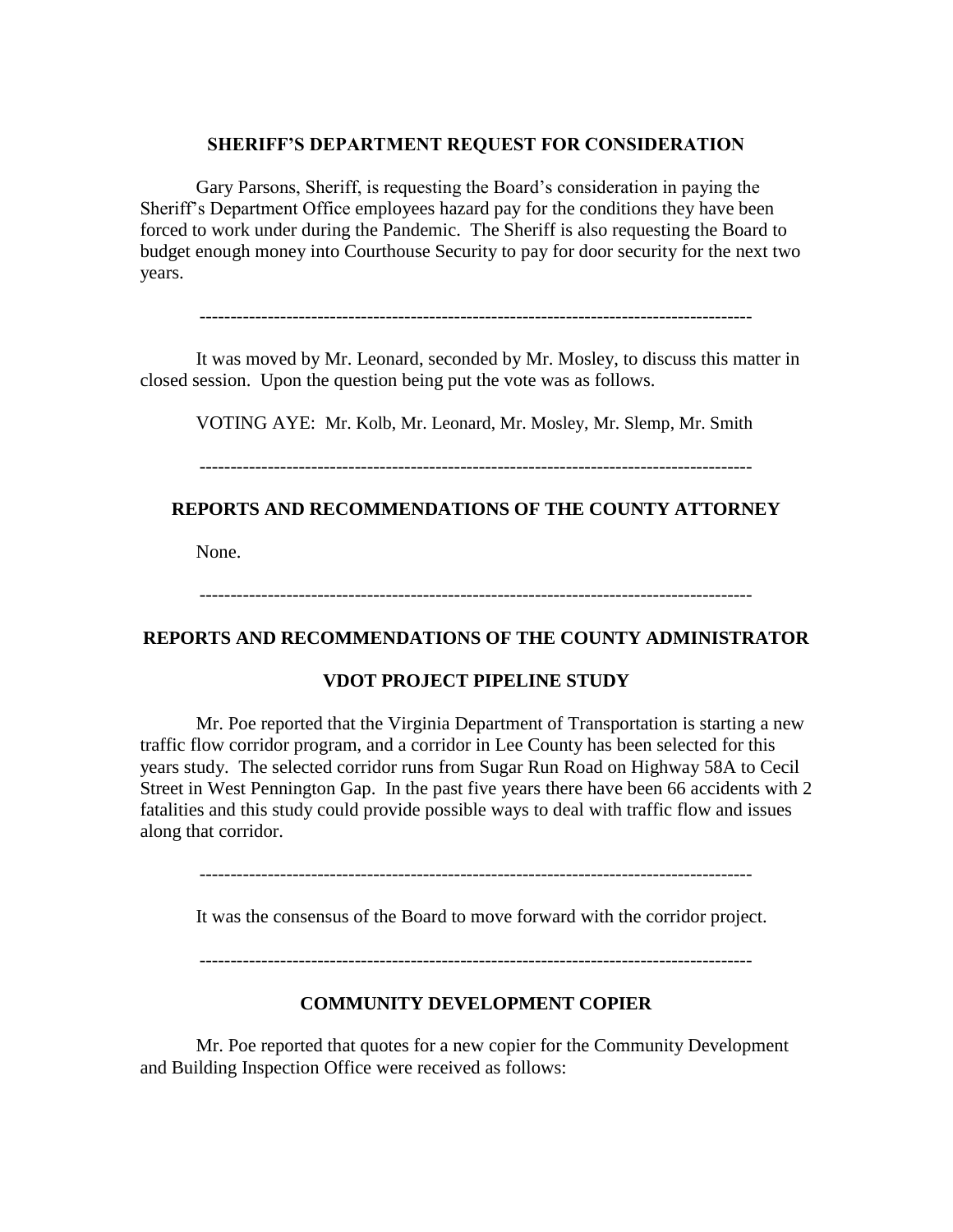| <b>Tri-City Business Machine</b><br>Konica Minolta BizHub c300i | \$5,243.00 |
|-----------------------------------------------------------------|------------|
| Johnco<br>Kyocera Taskalfa 3253ci                               | \$4,495.00 |

The quoted maintenance agreements were similar in price.

-----------------------------------------------------------------------------------------

It was moved by Mr. Smith, seconded by Mr. Mosley, to purchase the copier from Johnco in the amount of \$4,495.00. Upon the question being put the vote was as follows.

VOTING AYE: Mr. Kolb, Mr. Leonard, Mr. Mosley, Mr. Slemp, Mr. Smith

-----------------------------------------------------------------------------------------

#### **CRUISER UPDATE**

Mr. Poe reported that the Sheriff's Office cruisers that were supposed to be delivered in July have now been rescheduled for September due to a computer chip shortage. Given the delays in the 2021 model deliveries, Mr. Poe would like to advertise for the 2022 models in hopes that the County would have delivery before the end of the current fiscal year. He asked if the Board wanted to solicit bids for SUV's or all wheel drive cars.

-----------------------------------------------------------------------------------------

Mr. Leonard suggested bidding both models.

-----------------------------------------------------------------------------------------

It was the consensus of the Board to take bids for both SUV and all wheel drive models.

-----------------------------------------------------------------------------------------

#### **RADIO TOWERS**

Mr. Poe reported that due to recent storms in the Western end of the County, the radio tower has had two repeaters struck by lightning. The amount of damage to the repeaters is unknown until the repeaters are taken apart and repairs begin, and there is no way to know if a repair can be done until work begins; therefore, it was recommended to replace rather than try to repair. The cost of a new repeater would be approximately \$15,480.00 each and an insurance claim would be filed for the damages. He added that right now there is two to four weeks wait time on delivery on the units.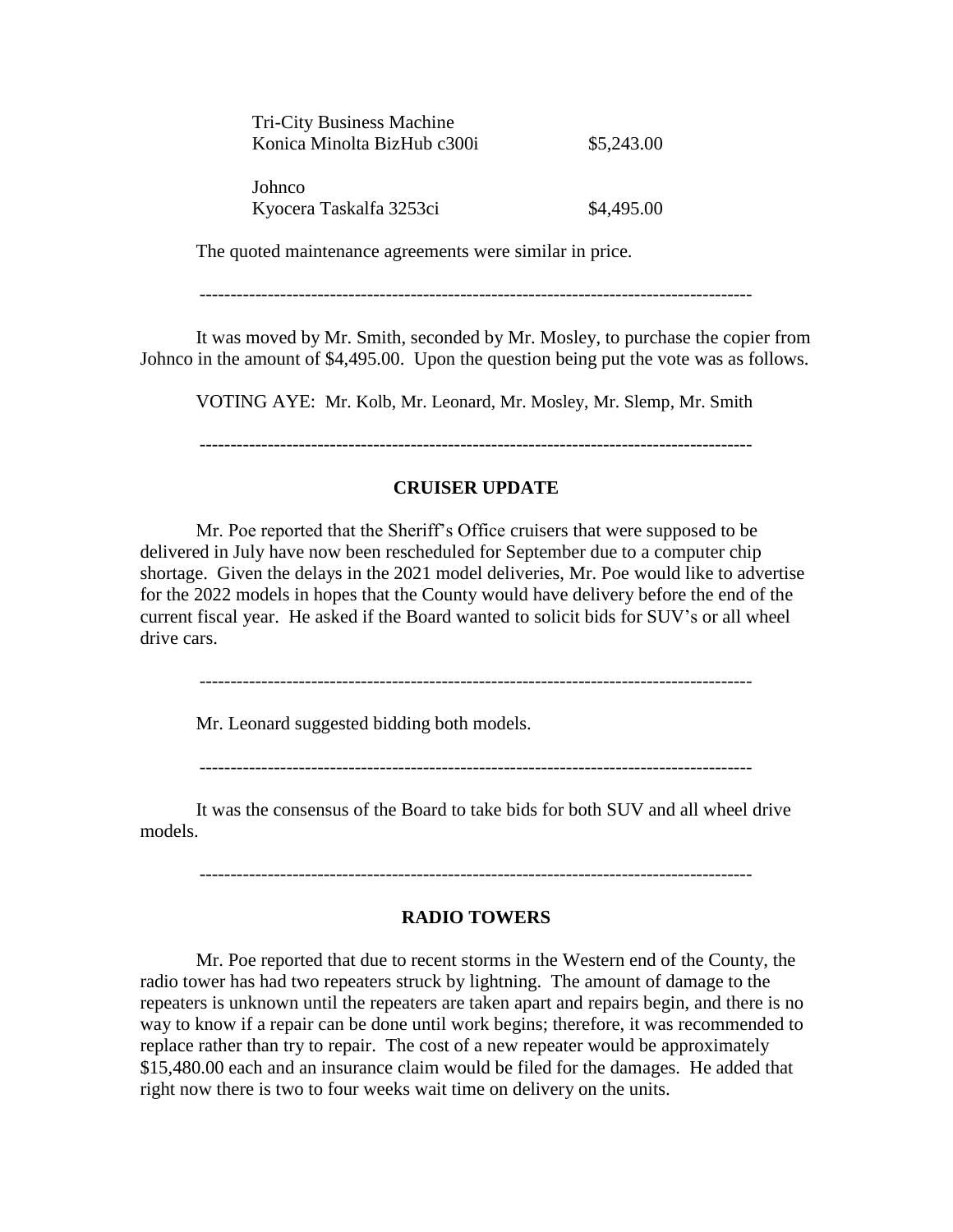It was moved by Mr. Mosley, seconded by Mr. Smith, to purchase two new repeaters for the radio tower in the Western end of the County in the amount of \$30,960.00. Upon the question being put the vote was as follows.

VOTING AYE: Mr. Kolb, Mr. Leonard, Mr. Mosley, Mr. Slemp, Mr. Smith

-----------------------------------------------------------------------------------------

-----------------------------------------------------------------------------------------

## **COURTHOUSE LIGHTING**

Mr. Poe stated that the Board had discussed using County employees to change the lighting in the Courthouse from fluorescent to LED units. The estimated cost would be about \$80.00 per light, not including the bulbs, with approximately 135 fixtures needing replaced. All of the changes would not need to be made at once and could be done 20 or 30 fixtures at a time.

-----------------------------------------------------------------------------------------

Mr. Kolb recommended selling the old fixtures as surplus.

-----------------------------------------------------------------------------------------

It was moved by Mr. Leonard, seconded by Mr. Mosley, to start replacing the light fixtures in the Courthouse. Upon the question being put the vote was as follows.

VOTING AYE: Mr. Kolb, Mr. Leonard, Mr. Mosley, Mr. Slemp, Mr. Smith

-----------------------------------------------------------------------------------------

#### **VARIOUS UPDATES**

Mr. Poe reported that the Recodification data has been gathered and will be submitted to the vendor soon and demolition of the old Extension Office is scheduled to start the week of August 2. He stated that at the last meeting there were questions about the Regional Jail inmates that are on home monitoring, and they are not included in the Regional Jail costs; there was also a question on what agency provides the funding for State responsible inmates, and that comes through the Compensation Board. He added that the Western Lee Sewer project meeting will be on Thursday July 29 at Wilderness Road State Park to give property owners an opportunity to meet with engineers and learn more about the project.

-----------------------------------------------------------------------------------------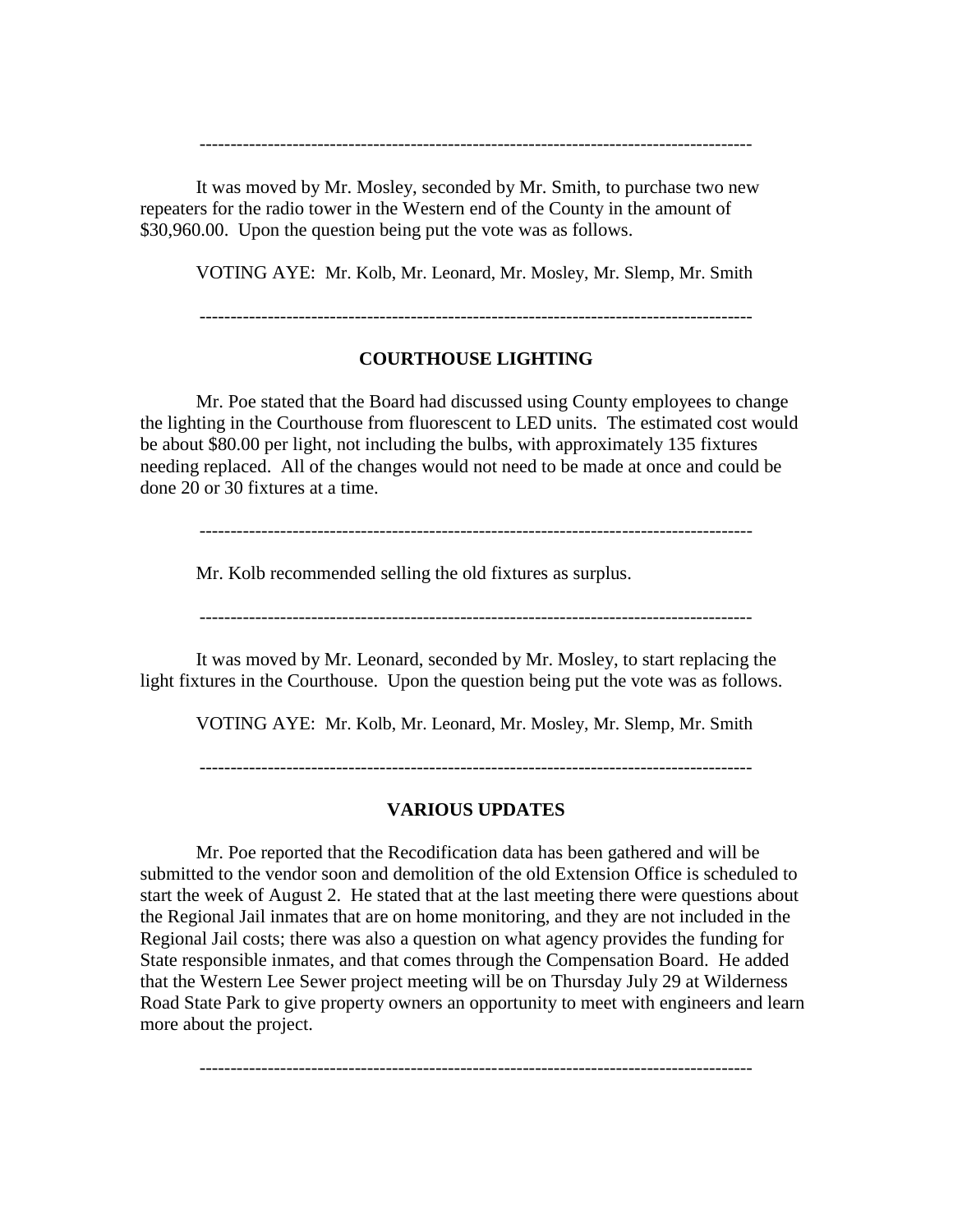### **REPORTS AND RECOMMENDATIONS OF THE BOARD**

### **JONESVILLE FIRE DEPARTMENT REQUEST**

Mr. Kolb stated that Jonesville Fire Department is in need of a place to store equipment used for the Fourth of July fireworks.

-----------------------------------------------------------------------------------------

Chester Langley, Jonesville Fire Department, stated that the Fire Department would like to use one of the old recycling buildings for storage of the fireworks equipment.

-----------------------------------------------------------------------------------------

It was moved by Mr. Kolb, seconded by Mr. Leonard, to allow Jonesville Fire Department to use one of the old recycling buildings for storage of fireworks equipment. Upon the question being put the vote was as follows.

VOTING AYE: Mr. Kolb, Mr. Leonard, Mr. Mosley, Mr. Slemp, Mr. Smith

-----------------------------------------------------------------------------------------

#### **EDA JOINT MEETING**

Mr. Kolb asked the status of the joint meeting with the Economic Development Authority.

-----------------------------------------------------------------------------------------

Mr. Poe stated that he would have Richard poll the EDA Board for possible meeting times.

-----------------------------------------------------------------------------------------

## **SOUTHWEST VIRGINIA 911 STANDARDS COMMITTEE**

It was moved by Mr. Kolb, seconded by Mr. Mosley, to appoint Mike Twigg to a two year term on the Southwest Virginia 911 Standards Committee. Mr. Twigg's term will expire July 31, 2023. Upon the question being put the vote was as follows.

VOTING AYE: Mr. Kolb, Mr. Leonard, Mr. Mosley, Mr. Slemp, Mr. Smith

-----------------------------------------------------------------------------------------

#### **LONESOME PINE OFFICE ON YOUTH**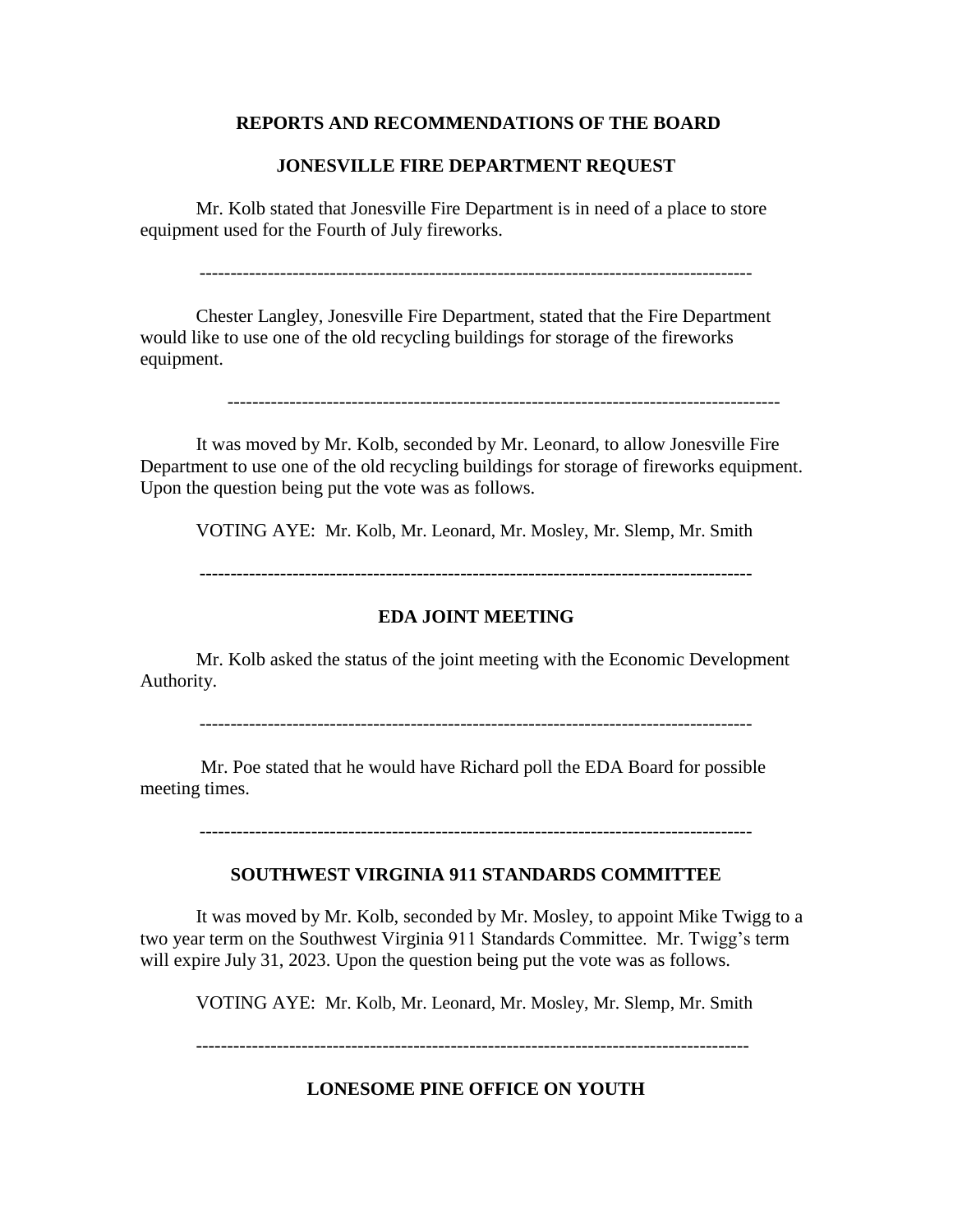It was moved by Mr. Kolb, seconded by Mr. Mosley, to appoint Abigail Grout to a one year term on the Lonesome Pine Office on Youth. Ms. Grout's term will expire June 30, 2022. Upon the question being put the vote was as follows.

VOTING AYE: Mr. Kolb, Mr. Leonard, Mr. Mosley, Mr. Slemp, Mr. Smith

-----------------------------------------------------------------------------------------

### **MARCUM TRANSPORTATION**

Mr. Mosley stated that he would like for Mr. Poe to talk to Wayne Marcum about putting a tarp over the trailers before hauling the trash to Bristol.

-----------------------------------------------------------------------------------------

Mr. Poe stated that mesh tarps are used and the contract does not specify what type of tarp is required.

-----------------------------------------------------------------------------------------

Mr. Mosley stated that he followed one of the trucks and trash was blowing out of the back, littering the sides of the road.

-----------------------------------------------------------------------------------------

#### **CLOSED SESSION**

It was moved by Mr. Kolb to enter Closed Session pursuant to Code Section 2.2-3711 A.1. Discussion, consideration or interviews of prospective candidates for employment; assignment, appointment, promotion, performance, demotion, salaries, disciplining or resignation of specific public officers, appointees or employees of any public body, 2.2-3711 A.3. Discussion or consideration of the acquisition of real property for a public purpose, or of the disposition of publicly held real property, where discussion in an open meeting would adversely affect the bargaining position or negotiating strategy of the public body, and 2.2-3711 A.6. The investing of public funds where competition or bargaining is involved, where, if made public initially, the financial interest of the governmental unit would be adversely affected.

Prior to a second to the motion, Chester Langley requested to address the Board about Jonesville Rescue Squad's call volume increasing since the suspension of Pennington Gap Rescue Squad. He asked the Board to consider giving Jonesville Rescue Squad additional County funds to help cover the extra expense.

-----------------------------------------------------------------------------------------

------------------------------------------------------------------------------------------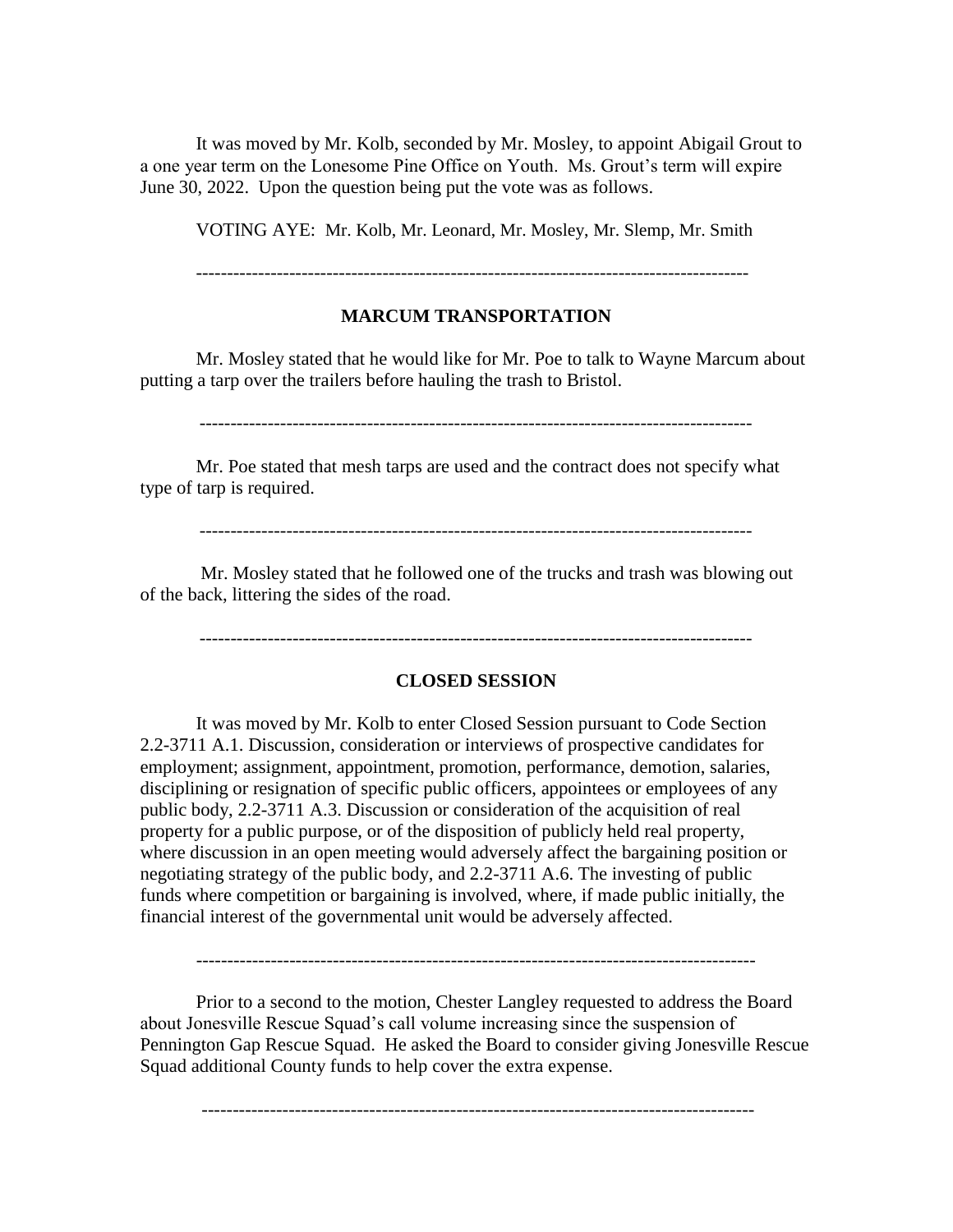Mr. Leonard asked if the opening of Lee County Community Hospital helped cut cost.

-----------------------------------------------------------------------------------------

Mr. Langley stated that it did however covering the Pennington Gap Rescue Squad has created additional expenses.

-----------------------------------------------------------------------------------------

Mr. Poe stated he has information on this to share in closed session.

-----------------------------------------------------------------------------------------

## **CLOSED SESSION**

It was moved by Mr. Kolb, seconded by Mr. Leonard, to enter Closed Session pursuant to Code Section 2.2-3711 A.1. Discussion, consideration or interviews of prospective candidates for employment; assignment, appointment, promotion, performance, demotion, salaries, disciplining or resignation of specific public officers, appointees or employees of any public body, 2.2-3711 A.3. Discussion or consideration of the acquisition of real property for a public purpose, or of the disposition of publicly held real property, where discussion in an open meeting would adversely affect the bargaining position or negotiating strategy of the public body, and 2.2-3711 A.6. The investing of public funds where competition or bargaining is involved, where, if made public initially, the financial interest of the governmental unit would be adversely affected. Upon the question being put the vote was as follows.

VOTING AYE: Mr. Kolb, Mr. Leonard, Mr. Mosley, Mr. Slemp, Mr. Smith

Mr. Slemp left the meeting at 8:30 p.m.

-----------------------------------------------------------------------------------------

## **CERTIFICATE OF CLOSED SESSION**

**WHEREAS,** the Lee County Board of Supervisors has convened a Closed Meeting on this date pursuant to an affirmative recorded vote and in accordance with the provision of the Virginia Freedom of Information Act; and

**WHEREAS,** Section 2.2-3711 of the Code of Virginia requires a Certification by this Lee County Board of Supervisors that such Closed Meeting was conducted within Virginia law;